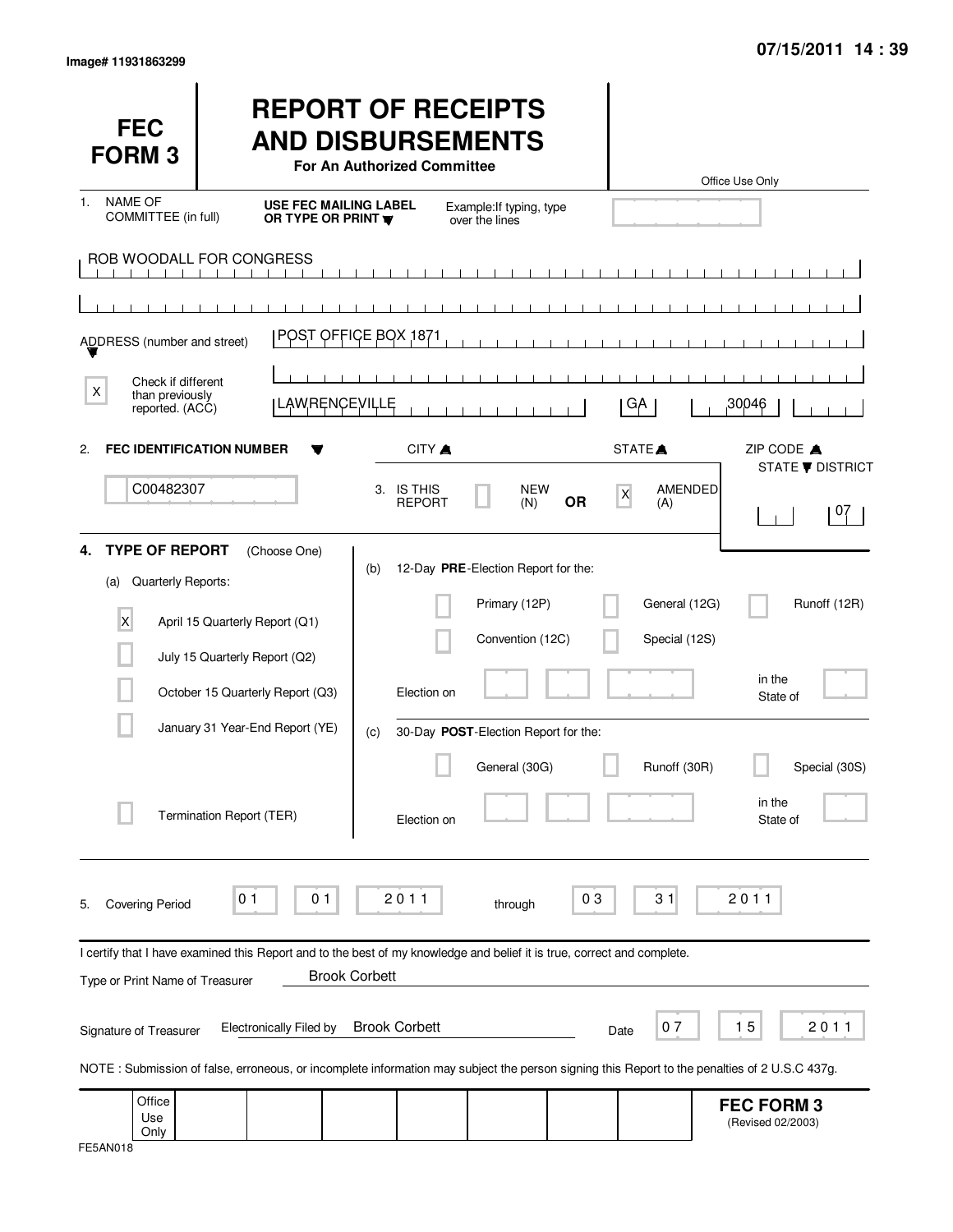**A.** Form/Schedule : **F3A**

Transaction ID :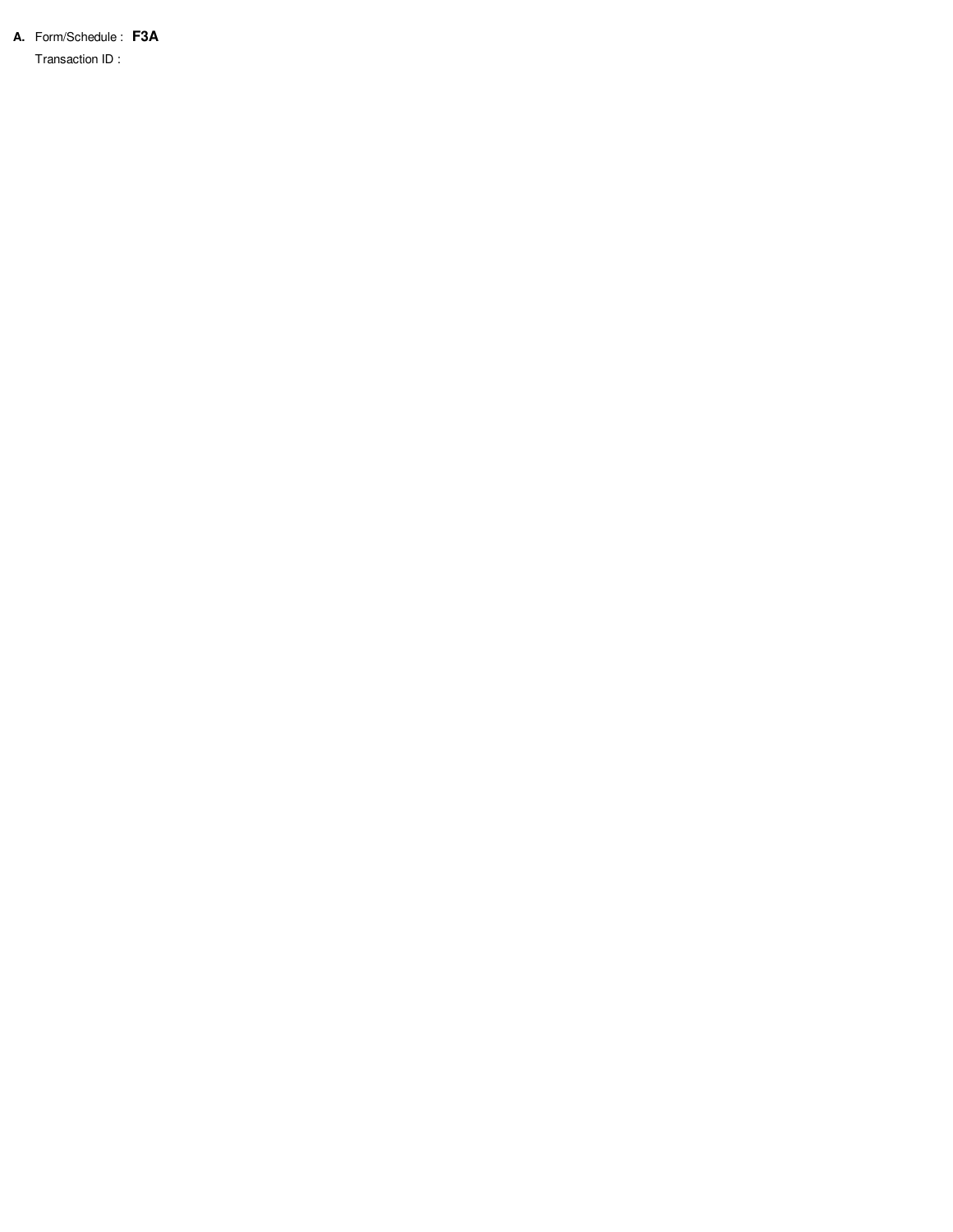|    |     | lmage# 11931863301                                                                                  | <b>SUMMARY PAGE</b>                                                                                                                                                                             |                                                                                  |
|----|-----|-----------------------------------------------------------------------------------------------------|-------------------------------------------------------------------------------------------------------------------------------------------------------------------------------------------------|----------------------------------------------------------------------------------|
|    |     | FEC Form 3 (Revised 02/2003)                                                                        | of Receipts and Disbursements                                                                                                                                                                   | 3/18                                                                             |
|    |     | Write or Type Committee Name                                                                        |                                                                                                                                                                                                 |                                                                                  |
|    |     | ROB WOODALL FOR CONGRESS                                                                            |                                                                                                                                                                                                 |                                                                                  |
|    |     | Report Covering the Period:<br>From:                                                                | М<br>D D<br>$\begin{array}{c} \mathsf{Y} \quad \mathsf{Y} \quad \mathsf{Y} \\ \mathsf{2} \; \mathsf{0} \; \mathsf{1} \; \mathsf{1} \end{array}$<br>М<br>0 <sub>1</sub><br>0 <sub>1</sub><br>To: | $\frac{Y}{2}$ $\frac{Y}{1}$ $\frac{Y}{1}$<br>$\frac{D^{\top}D}{31}$<br>M M<br>03 |
|    |     |                                                                                                     | <b>COLUMN A</b><br><b>This Period</b>                                                                                                                                                           | <b>COLUMN B</b><br><b>Election Cycle-to-Date</b>                                 |
| 6. |     | Net Contributions (other than loans)                                                                |                                                                                                                                                                                                 |                                                                                  |
|    | (a) | <b>Total Contributions</b><br>(other than loans) (from Line 11(e))                                  | 8725.00                                                                                                                                                                                         | 13225.00                                                                         |
|    | (b) | <b>Total Contribution Refunds</b>                                                                   | 0.00                                                                                                                                                                                            | 0.00                                                                             |
|    | (c) | Net Contributions (other than loans)<br>(subtract Line $6(b)$ from Line $6(a)$ )                    | 8725.00                                                                                                                                                                                         | 13225.00                                                                         |
| 7. |     | Net Operating Expenditures                                                                          |                                                                                                                                                                                                 |                                                                                  |
|    | (a) | <b>Total Operating Expenditures</b>                                                                 | 19881.55                                                                                                                                                                                        | 41464.75                                                                         |
|    | (b) | <b>Total Offsets to Operating</b><br>Expenditures (from Line 14)                                    | 0.00                                                                                                                                                                                            | 0.00                                                                             |
|    | (c) | Net Operating Expenditures<br>(subtract Line 7(b) from Line 7(a))                                   | 19881.55                                                                                                                                                                                        | 41464.75                                                                         |
| 8. |     | Cash on Hand at Close of<br>Reporting Period (from Line 27)                                         | 64128.19                                                                                                                                                                                        |                                                                                  |
| 9. |     | Debts and Obligations Owed TO<br>the Committee (Itemize all on<br>Schedule C and/or Schedule D)     | 0.00                                                                                                                                                                                            |                                                                                  |
|    |     | 10. Debts and Obligations Owed BY<br>the Committee (Itemize all on<br>Schedule C and/or Schedule D) | 0.00                                                                                                                                                                                            |                                                                                  |

Federal Election Commission 999 E Street, NW Washington, DC 20463 Toll Free 800-424-9530 Local 202-694-1100

FE5AN018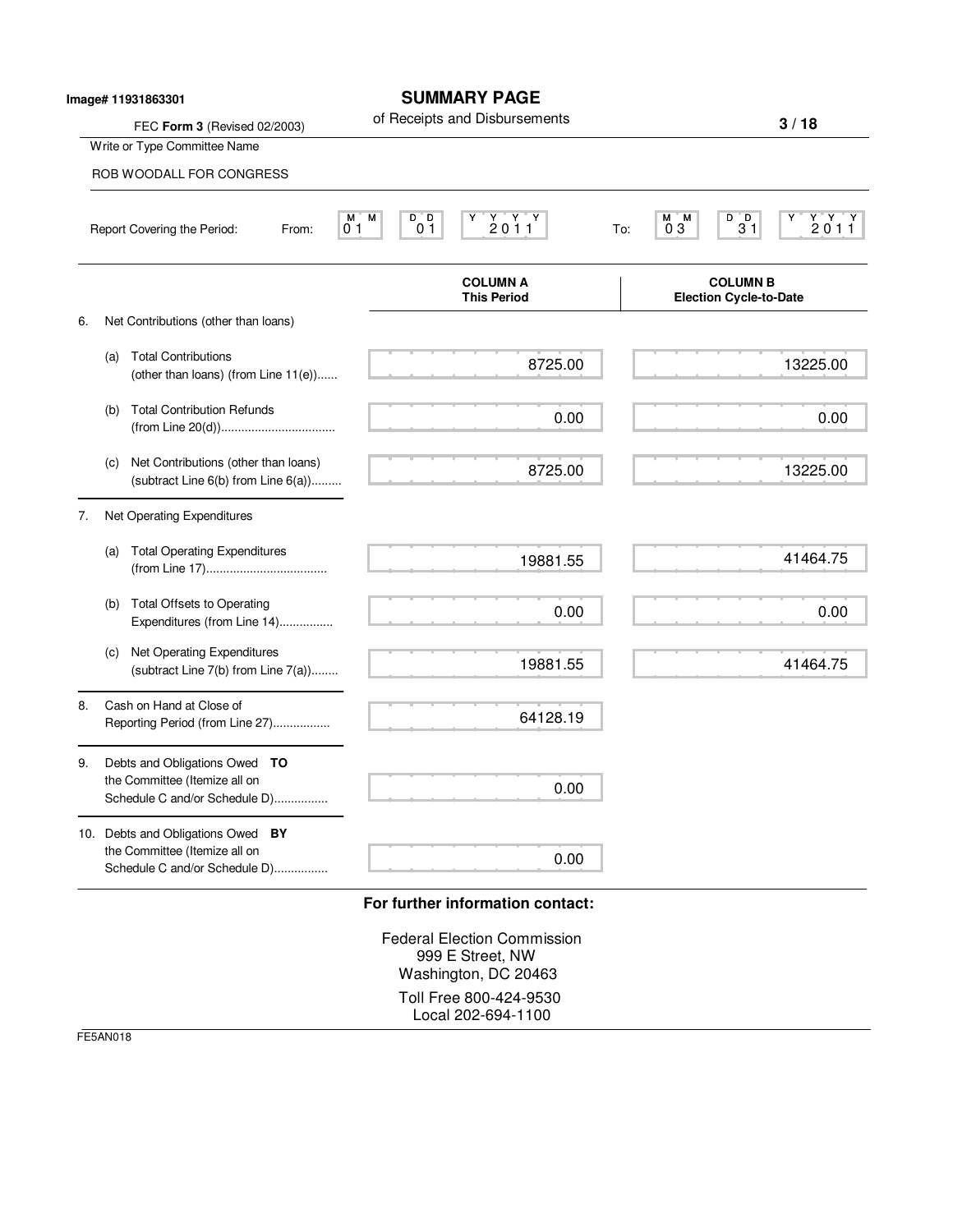| lmage# 11931863302<br>FEC Form 3 (Revised 12/2003) |                                                                                                          | <b>DETAILED SUMMARY PAGE</b><br>of Receipts                                              | 4/18                                                             |
|----------------------------------------------------|----------------------------------------------------------------------------------------------------------|------------------------------------------------------------------------------------------|------------------------------------------------------------------|
|                                                    | Write or Type Committee Name<br>ROB WOODALL FOR CONGRESS                                                 |                                                                                          |                                                                  |
|                                                    | Report Covering the Period:<br>From:                                                                     | $Y$ $Y$ $Y$<br>М<br>M<br>$\overline{D}$<br>D<br>2011<br>0 <sub>1</sub><br>0 <sub>1</sub> | Y'Y'Y<br>$D^{\bullet}$ $D$<br>M<br>'M<br>2011<br>03<br>31<br>To: |
|                                                    | <b>I. RECEIPTS</b>                                                                                       | <b>COLUMN A</b><br><b>Total This Period</b>                                              | <b>COLUMN B</b><br><b>Election Cycle-to-Date</b>                 |
|                                                    | 11. CONTRIBUTIONS (other than loans) FROM:                                                               |                                                                                          |                                                                  |
|                                                    | Individuals/Persons Other Than<br>(a)<br><b>Political Committees</b><br>Itemized (use Schedule A)<br>(i) | 2250.00                                                                                  | 2250.00                                                          |
|                                                    |                                                                                                          | 475.00                                                                                   | 475.00                                                           |
|                                                    | (iii) TOTAL of contributions<br>from individuals                                                         | 2725.00                                                                                  | 2725.00                                                          |
|                                                    |                                                                                                          | 0.00                                                                                     | 0.00                                                             |
|                                                    | Political Party Committees<br>(b)<br><b>Other Political Committees</b><br>(c)                            | 6000.00                                                                                  | 10500.00                                                         |
|                                                    | (d)                                                                                                      | 0.00                                                                                     | 0.00                                                             |
|                                                    | TOTAL CONTRIBUTIONS<br>(e)<br>(other than loans)<br>$(add Lines 11(a)(iii), (b), (c), and (d))$          | 8725.00                                                                                  | 13225.00                                                         |
|                                                    | 12. TRANSFERS FROM OTHER<br>AUTHORIZED COMMITTEES                                                        | 0.00                                                                                     | 0.00                                                             |
|                                                    | 13. LOANS                                                                                                |                                                                                          |                                                                  |
|                                                    | Made or Guaranteed by the<br>(a)                                                                         | 0.00                                                                                     | 0.00                                                             |
|                                                    |                                                                                                          | 0.00                                                                                     | 0.00                                                             |
|                                                    | (b)<br><b>TOTAL LOANS</b><br>(c)<br>(add Lines 13(a) and (b))                                            | 0.00                                                                                     | 0.00                                                             |
|                                                    | 14. OFFSETS TO OPERATING                                                                                 |                                                                                          |                                                                  |
|                                                    | <b>EXPENDITURES</b><br>(Refunds, Rebates, etc.)                                                          | 0.00                                                                                     | 0.00                                                             |
|                                                    | 15. OTHER RECEIPTS<br>(Dividends, Interest, etc.)                                                        | 0.00                                                                                     | 0.00                                                             |
|                                                    | 16. TOTAL RECEIPTS (add Lines                                                                            |                                                                                          |                                                                  |
|                                                    | 11(e), 12, 13(c), 14, and 15)<br>(Carry Total to Line 24, page 4)                                        | 8725.00                                                                                  | 13225.00                                                         |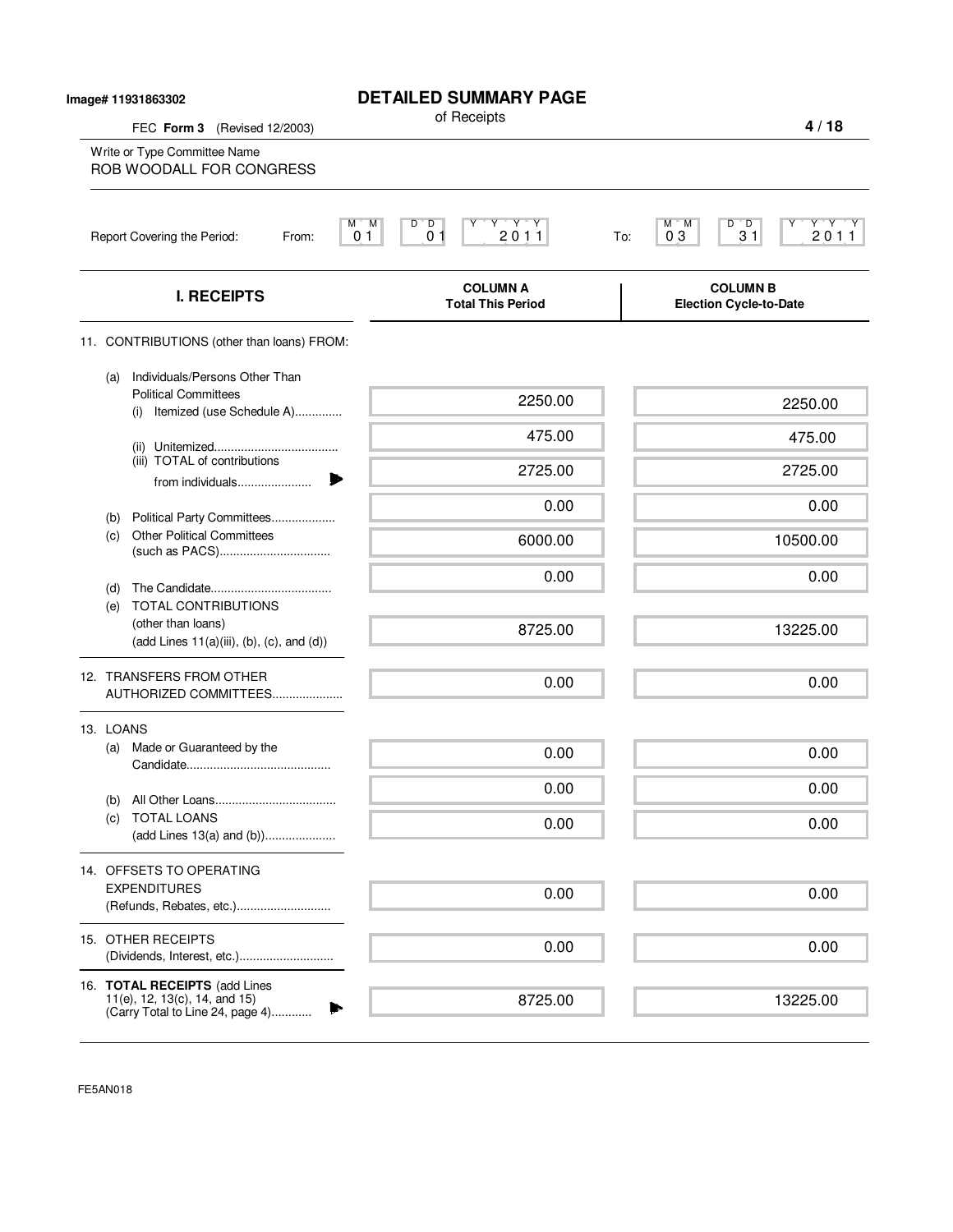## **DETAILED SUMMARY PAGE**

of Disbursements

FEC **Form 3** (Revised 02/2003)

**5 / 18**

| <b>II. DISBURSEMENTS</b>                                                       | <b>COLUMN A</b><br><b>Total This Period</b> | <b>COLUMN B</b><br><b>Election Cycle-to-Date</b> |
|--------------------------------------------------------------------------------|---------------------------------------------|--------------------------------------------------|
| 17. OPERATING EXPENDITURES                                                     | 19881.55                                    | 41464.75                                         |
| 18. TRANSFERS TO OTHER<br>AUTHORIZED COMMITTEES                                | 0.00                                        | 0.00                                             |
| 19. LOAN REPAYMENTS:<br>Of Loans Made or Guaranteed<br>(a)<br>by the Candidate | 0.00                                        | 0.00                                             |
| (b)                                                                            | 0.00                                        | 0.00                                             |
| TOTAL LOAN REPAYMENTS<br>(C)                                                   | 0.00                                        | 0.00                                             |
| 20. REFUNDS OF CONTRIBUTIONS TO:                                               |                                             |                                                  |
| Individuals/Persons Other<br>(a)<br>Than Political Committees                  | 0.00                                        | 0.00                                             |
| Political Party Committees<br>(b)                                              | 0.00                                        | 0.00                                             |
| <b>Other Political Committees</b><br>(c)                                       | 0.00                                        | 0.00                                             |
| <b>TOTAL CONTRIBUTION REFUNDS</b><br>(d)<br>(add Lines $20(a)$ , (b), and (c)) | 0.00                                        | 0.00                                             |
| 21. OTHER DISBURSEMENTS                                                        | 0.00                                        | 0.00                                             |
| 22. TOTAL DISBURSEMENTS<br>(add Lines 17, 18, 19(c), 20(d), and 21)            | 19881.55                                    | 41464.75                                         |

## **III. CASH SUMMARY**

|                                               | 75284.74 |
|-----------------------------------------------|----------|
|                                               | 8725.00  |
|                                               | 84009.74 |
|                                               | 19881.55 |
| 27. CASH ON HAND AT CLOSE OF REPORTING PERIOD | 64128.19 |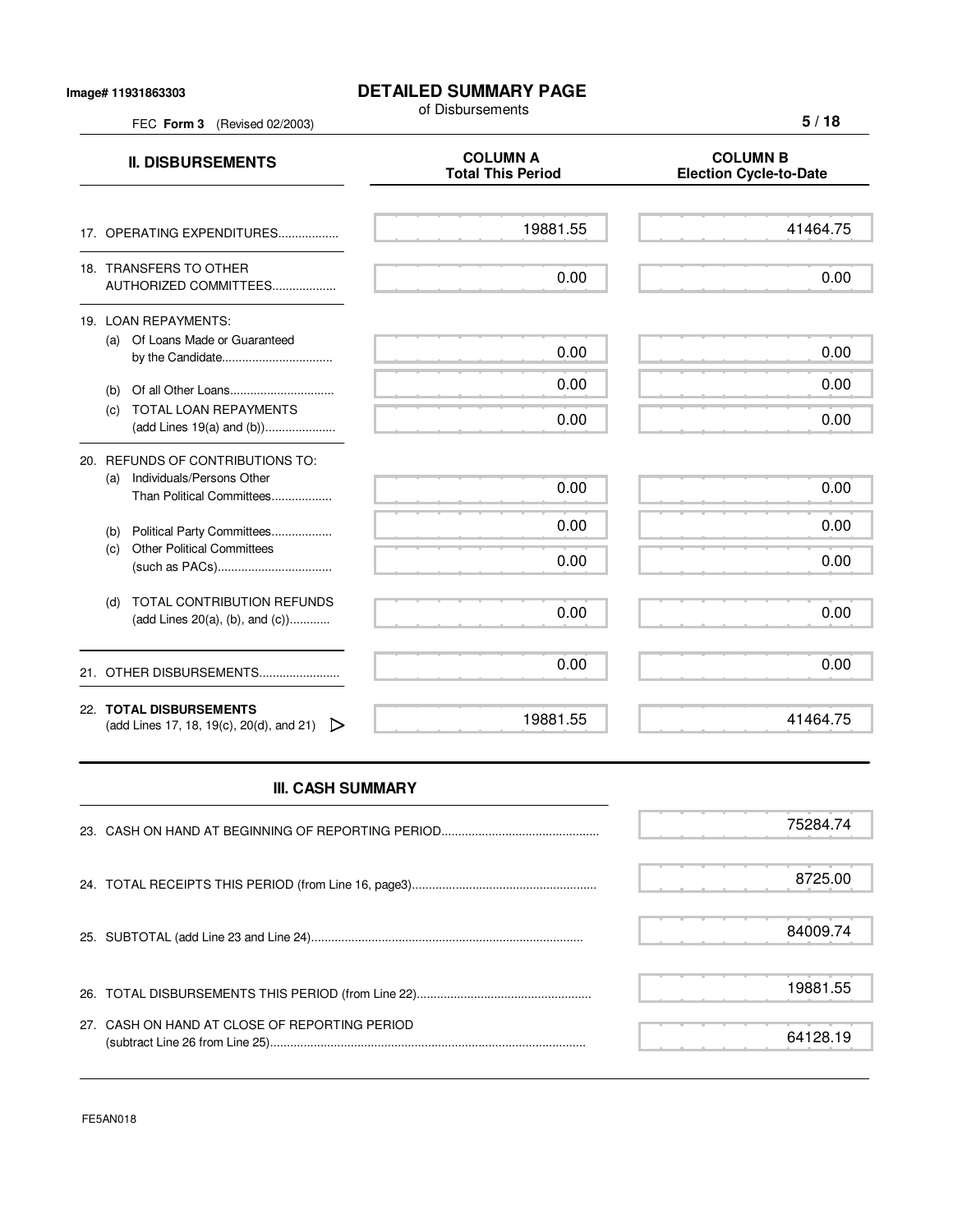|    | <b>SCHEDULE A (FEC Form 3)</b>                                  | Use separate schedule(s)                                                                                                                   | PAGE 6/18<br>FOR LINE NUMBER:<br>(check only one)                                                                                           |
|----|-----------------------------------------------------------------|--------------------------------------------------------------------------------------------------------------------------------------------|---------------------------------------------------------------------------------------------------------------------------------------------|
|    | <b>ITEMIZED RECEIPTS</b>                                        | for each category of the<br><b>Detailed Summary Page</b>                                                                                   | $\mathsf X$<br>11a<br>11 <sub>b</sub><br>11c<br>11d                                                                                         |
|    |                                                                 | Any information copied from such Reports and Statements may not be sold or used by any person for the purpose of soliciting contributions  | 12<br>13 <sub>b</sub><br>14<br>15<br>13a                                                                                                    |
|    | NAME OF COMMITTEE (In Full)                                     | or for commercial purposes, other than using the name and address of any political committee to solicit contributions from such committee. |                                                                                                                                             |
|    | ROB WOODALL FOR CONGRESS                                        |                                                                                                                                            |                                                                                                                                             |
| А. | Full Name (Last, First, Middle Initial)<br>Donna Stephenson     |                                                                                                                                            | Date of Receipt                                                                                                                             |
|    | Mailing Address PO Box 43326                                    |                                                                                                                                            | $\overline{D}$<br>Y 'Y 'Y<br>$M$ $M$ /<br>$\overline{D}$<br>201.1<br>09<br>0 <sub>2</sub>                                                   |
|    | City                                                            | <b>State</b><br>Zip Code                                                                                                                   | Transaction ID: A98DFE4E346C44018A08                                                                                                        |
|    | Atlanta                                                         | GA<br>30336                                                                                                                                | Amount of Each Receipt this Period                                                                                                          |
|    | FEC ID number of contributing<br>federal political committee.   | $\mathbf C$                                                                                                                                | 1000.00                                                                                                                                     |
|    | Name of Employer<br>Self                                        | Occupation<br>Homemaker                                                                                                                    |                                                                                                                                             |
|    | 2012<br>Receipt For:                                            | Election Cycle-to-Date<br>▼                                                                                                                |                                                                                                                                             |
|    | $X$ Primary<br>General                                          |                                                                                                                                            |                                                                                                                                             |
|    | Other (specify) $\blacktriangledown$                            | 1000.00                                                                                                                                    |                                                                                                                                             |
| В. | Full Name (Last, First, Middle Initial)<br>James Stephenson     |                                                                                                                                            | Date of Receipt                                                                                                                             |
|    | Mailing Address PO Box 43326                                    |                                                                                                                                            | $M$ $M$ $/$<br>$D$ $D$ $/$<br>Y FY FY FY<br>0 <sub>2</sub><br>09<br>201.1                                                                   |
|    | City                                                            | <b>State</b><br>Zip Code                                                                                                                   | Transaction ID: A5378D3BF644A42EB9D3                                                                                                        |
|    | Atlanta                                                         | GA<br>30336-0326                                                                                                                           | Amount of Each Receipt this Period                                                                                                          |
|    | FEC ID number of contributing<br>federal political committee.   | $\mathbf C$                                                                                                                                | 1000.00                                                                                                                                     |
|    | Name of Employer<br>Yancey Bros. Construction                   | Occupation<br>President                                                                                                                    |                                                                                                                                             |
|    | Receipt For:<br>2012                                            | Election Cycle-to-Date<br>▼                                                                                                                |                                                                                                                                             |
|    | $X$ Primary<br>General<br>Other (specify) $\blacktriangledown$  | 1000.00                                                                                                                                    |                                                                                                                                             |
| C. | Full Name (Last, First, Middle Initial)<br><b>Stanley Coley</b> |                                                                                                                                            | Date of Receipt                                                                                                                             |
|    | Mailing Address PO Box 750                                      |                                                                                                                                            | $M$ $M$<br>$D$ $D$<br>$\mathsf{Y} \dashv \mathsf{Y} \dashv \mathsf{Y}$<br>$Y$ <sup><math>\top</math></sup><br>0 <sub>3</sub><br>05<br>201.1 |
|    | City                                                            | Zip Code<br>State                                                                                                                          | Transaction ID: A51075188E9C141D5AC6                                                                                                        |
|    | Stathem                                                         | GA<br>30666                                                                                                                                | Amount of Each Receipt this Period                                                                                                          |
|    | FEC ID number of contributing<br>federal political committee.   | C                                                                                                                                          | 250.00                                                                                                                                      |
|    | Name of Employer<br>Self                                        | Occupation<br>Private                                                                                                                      |                                                                                                                                             |
|    | Receipt For:<br>2012                                            | Election Cycle-to-Date ▼                                                                                                                   |                                                                                                                                             |
|    | $X$ Primary<br>General                                          | 250.00                                                                                                                                     |                                                                                                                                             |
|    | Other (specify) $\blacktriangledown$                            |                                                                                                                                            |                                                                                                                                             |
|    |                                                                 |                                                                                                                                            | 2250.00<br>▶                                                                                                                                |
|    |                                                                 |                                                                                                                                            | 2250.00                                                                                                                                     |
|    |                                                                 |                                                                                                                                            | ▶                                                                                                                                           |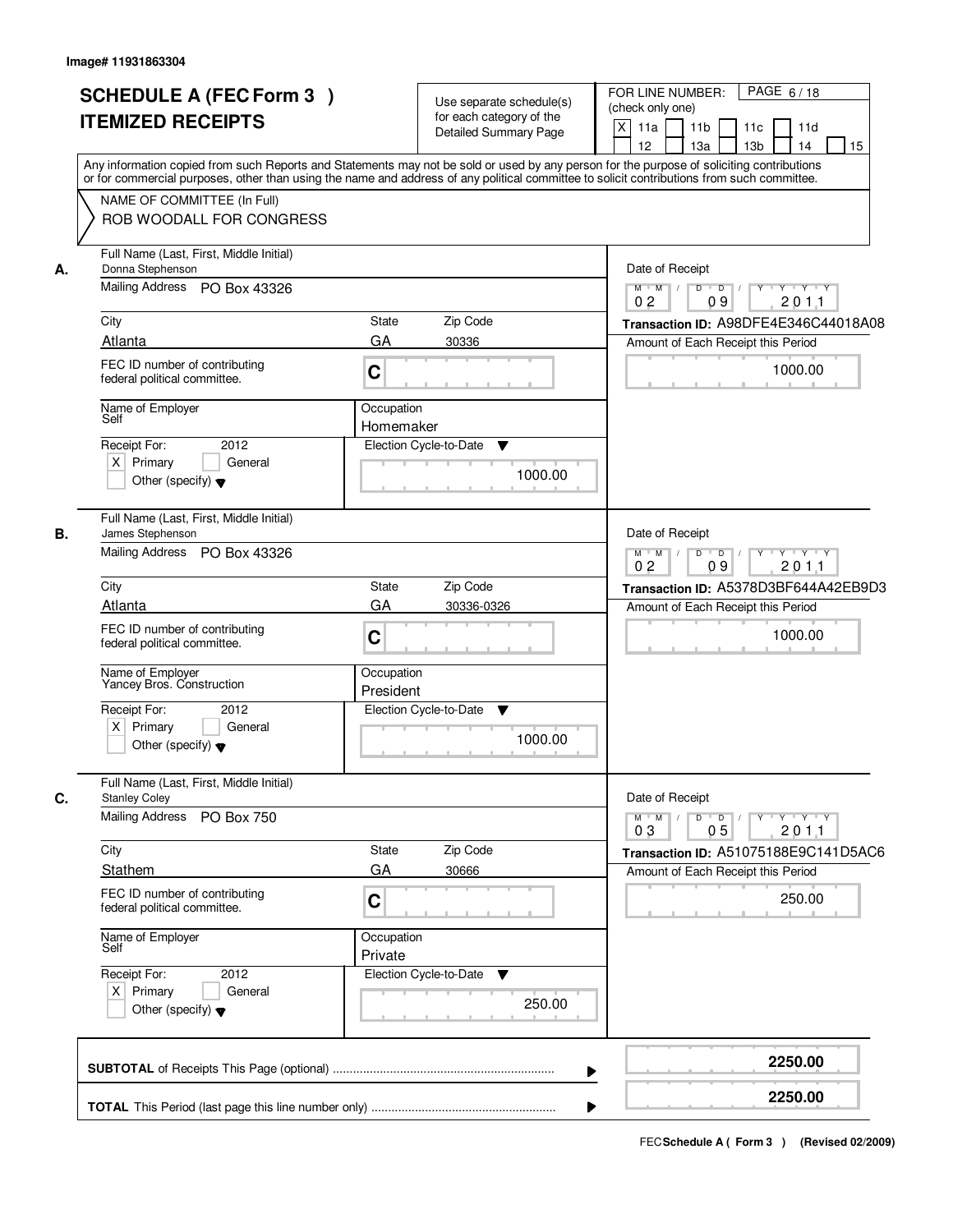|    | <b>SCHEDULE A (FEC Form 3)</b><br><b>ITEMIZED RECEIPTS</b><br>Any information copied from such Reports and Statements may not be sold or used by any person for the purpose of soliciting contributions | Use separate schedule(s)<br>for each category of the<br><b>Detailed Summary Page</b> | PAGE 7/18<br>FOR LINE NUMBER:<br>(check only one)<br>М<br>11a<br>11 <sub>b</sub><br>11c<br>11d<br>12<br>13 <sub>b</sub><br>14<br>15<br>13а |
|----|---------------------------------------------------------------------------------------------------------------------------------------------------------------------------------------------------------|--------------------------------------------------------------------------------------|--------------------------------------------------------------------------------------------------------------------------------------------|
|    | or for commercial purposes, other than using the name and address of any political committee to solicit contributions from such committee.<br>NAME OF COMMITTEE (In Full)<br>ROB WOODALL FOR CONGRESS   |                                                                                      |                                                                                                                                            |
| А. | Full Name (Last, First, Middle Initial)<br>At&t Inc. Federal Political Action Commi<br>Mailing Address 208 S. Akard Street                                                                              |                                                                                      | Date of Receipt<br>$\mathsf{Y} \dashv \mathsf{Y} \dashv \mathsf{Y} \dashv \mathsf{Y}$<br>$M$ $M$ $I$<br>$D$ $D$ $/$                        |
|    | <b>Suite 3521</b><br>City<br>Dallas                                                                                                                                                                     | State<br>Zip Code<br><b>TX</b><br>75202                                              | 0 <sub>1</sub><br>01<br>201.1<br>Transaction ID: A56562E9335DC4128B31<br>Amount of Each Receipt this Period                                |
|    | FEC ID number of contributing<br>federal political committee.                                                                                                                                           | C<br>C00109017                                                                       | 500.00                                                                                                                                     |
|    | Name of Employer                                                                                                                                                                                        | Occupation                                                                           |                                                                                                                                            |
|    | 2012<br>Receipt For:<br>$X$ Primary<br>General<br>Other (specify) $\blacktriangledown$                                                                                                                  | Election Cycle-to-Date<br>v<br>500.00                                                |                                                                                                                                            |
| В. | Full Name (Last, First, Middle Initial)<br>Sheet Metal And Air Conditioning Contrac<br>Mailing Address 4201 Lafayette Center Drive                                                                      |                                                                                      | Date of Receipt<br>$M$ $M$ $/$<br>D<br>⊏γ⊐гγ⊐гγ<br>$\overline{D}$<br>Y<br>26<br>201.1<br>0 <sub>1</sub>                                    |
|    | City                                                                                                                                                                                                    | State<br>Zip Code                                                                    | Transaction ID: A8D8A44CFFDF94DE7B11                                                                                                       |
|    | Chantilly<br>FEC ID number of contributing<br>federal political committee.                                                                                                                              | VA<br>20151<br>C<br>C00013961                                                        | Amount of Each Receipt this Period<br>2500.00                                                                                              |
|    | Name of Employer                                                                                                                                                                                        | Occupation                                                                           |                                                                                                                                            |
|    | Receipt For:<br>2012<br>$X$ Primary<br>General<br>Other (specify) $\blacktriangledown$                                                                                                                  | Election Cycle-to-Date<br><b>V</b><br>2500.00                                        |                                                                                                                                            |
| C. | Full Name (Last, First, Middle Initial)<br>Free And Strong America Pac Inc.<br>Mailing Address 80 Hayden Avenue                                                                                         |                                                                                      | Date of Receipt<br>$M$ $M$ $/$<br>$\mathsf D$<br>y y y y y y<br>$\overline{D}$ /<br>0 <sub>2</sub><br>23<br>201.1                          |
|    | City                                                                                                                                                                                                    | Zip Code<br>State<br>MA                                                              | Transaction ID: A13BD069DB9D141839A6                                                                                                       |
|    | Lexington<br>FEC ID number of contributing<br>federal political committee.                                                                                                                              | 02421<br>C<br>C00449280                                                              | Amount of Each Receipt this Period<br>2000.00                                                                                              |
|    | Name of Employer                                                                                                                                                                                        | Occupation                                                                           |                                                                                                                                            |
|    | Receipt For:<br>2012<br>$X$ Primary<br>General<br>Other (specify) $\blacktriangledown$                                                                                                                  | Election Cycle-to-Date ▼<br>2000.00                                                  |                                                                                                                                            |
|    |                                                                                                                                                                                                         |                                                                                      | 5000.00                                                                                                                                    |
|    |                                                                                                                                                                                                         | ▶                                                                                    |                                                                                                                                            |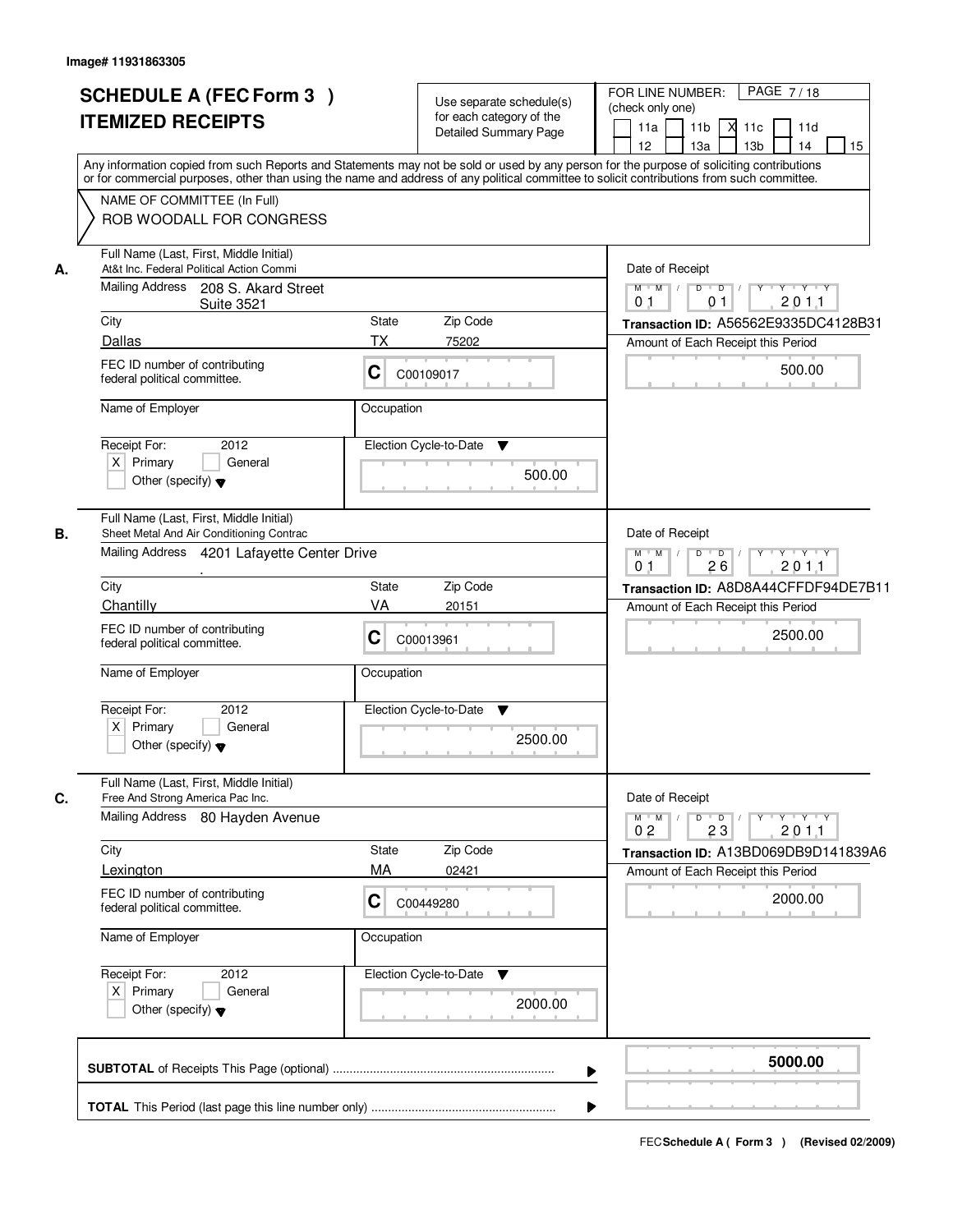|    | <b>SCHEDULE A (FEC Form 3)</b><br><b>ITEMIZED RECEIPTS</b>                                                                                                                                                                                                                              |            | Use separate schedule(s)<br>for each category of the<br><b>Detailed Summary Page</b> | PAGE 8/18<br>FOR LINE NUMBER:<br>(check only one)<br>11b   $\overline{X}$ 11c<br>11a<br>11d<br>12<br>15<br>13 <sub>b</sub><br>13a<br>4 |
|----|-----------------------------------------------------------------------------------------------------------------------------------------------------------------------------------------------------------------------------------------------------------------------------------------|------------|--------------------------------------------------------------------------------------|----------------------------------------------------------------------------------------------------------------------------------------|
|    | Any information copied from such Reports and Statements may not be sold or used by any person for the purpose of soliciting contributions<br>or for commercial purposes, other than using the name and address of any political committee to solicit contributions from such committee. |            |                                                                                      |                                                                                                                                        |
|    | NAME OF COMMITTEE (In Full)<br>ROB WOODALL FOR CONGRESS                                                                                                                                                                                                                                 |            |                                                                                      |                                                                                                                                        |
| А. | Full Name (Last, First, Middle Initial)<br>National Apartment Association Political                                                                                                                                                                                                     |            |                                                                                      | Date of Receipt                                                                                                                        |
|    | Mailing Address<br>4300 Wilson Blyd<br>Suite 400                                                                                                                                                                                                                                        |            |                                                                                      | Y Y Y Y Y<br>$D$ $D$<br>$M$ $M$<br>03<br>201.1<br>10                                                                                   |
|    | City                                                                                                                                                                                                                                                                                    | State      | Zip Code                                                                             | Transaction ID: A82311E4E1A374A7D89C                                                                                                   |
|    | Arlington                                                                                                                                                                                                                                                                               | VA         | 22203                                                                                | Amount of Each Receipt this Period                                                                                                     |
|    | FEC ID number of contributing<br>federal political committee.                                                                                                                                                                                                                           | C          | C00113241                                                                            | 1000.00                                                                                                                                |
|    | Name of Employer                                                                                                                                                                                                                                                                        | Occupation |                                                                                      |                                                                                                                                        |
|    | Receipt For:<br>2012<br>X<br>Primary<br>General<br>Other (specify) $\blacktriangledown$                                                                                                                                                                                                 |            | Election Cycle-to-Date<br>v<br>1000.00                                               |                                                                                                                                        |

|  | 1000.00 |
|--|---------|
|  | 6000.00 |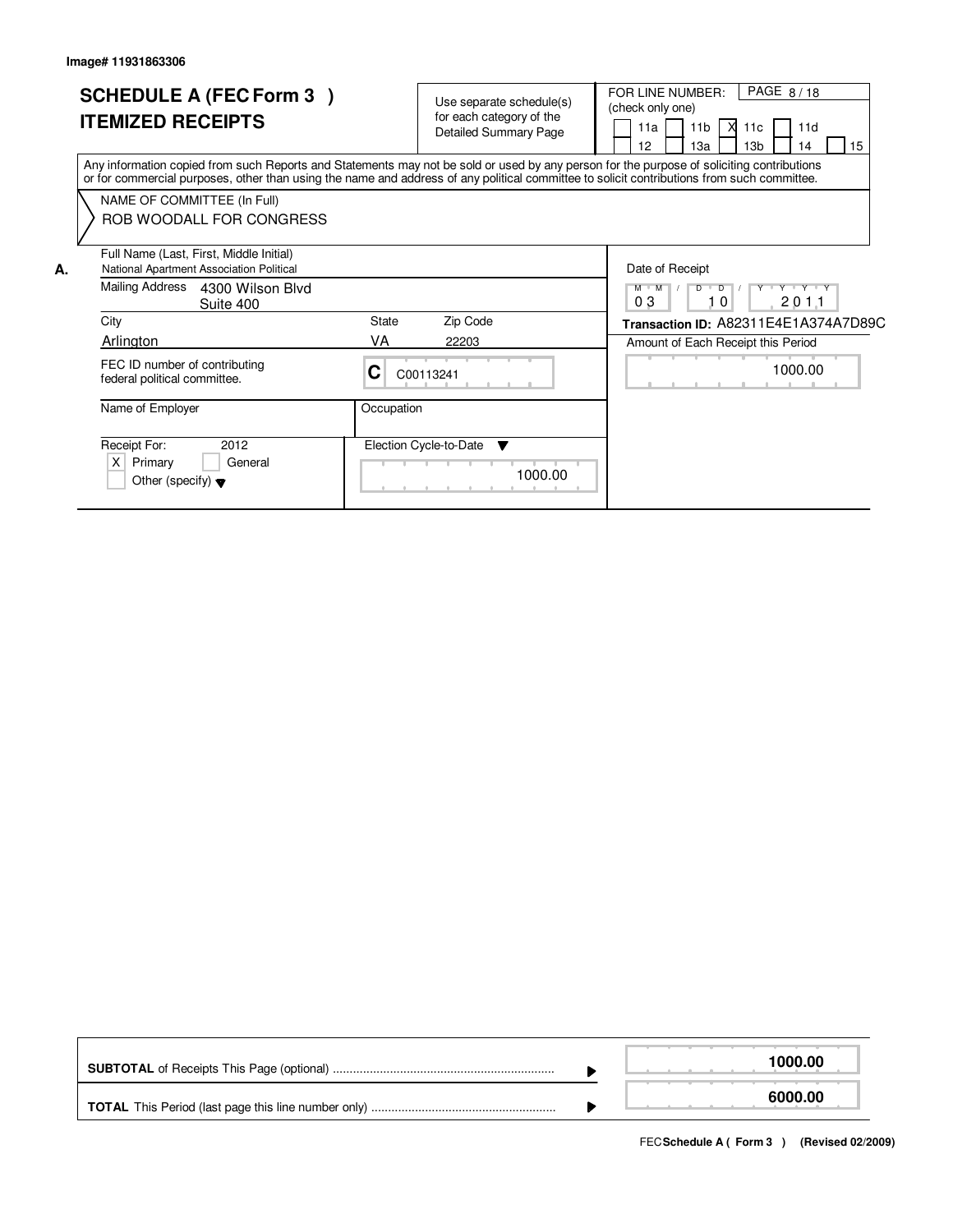| <b>SCHEDULE B (FEC Form 3)</b><br><b>ITEMIZED DISBURSEMENTS</b><br>Any Information copied from such Reports and Statements may not be sold or used by any person for the purpose of soliciting contributions | Use separate schedule(s)<br>for each category of the<br><b>Detailed Summary Page</b>        | (check only one)  | FOR LINE NUMBER:<br>PAGE 9/18<br>19 <sub>b</sub><br>X<br>17<br>18<br>19a<br>20 <sub>b</sub><br>20c<br>21<br>20a |
|--------------------------------------------------------------------------------------------------------------------------------------------------------------------------------------------------------------|---------------------------------------------------------------------------------------------|-------------------|-----------------------------------------------------------------------------------------------------------------|
| or for commercial purposes, other than using the name and address of any political committee to solicit contributions from such committee<br>NAME OF COMMITTEE (In Full)<br>ROB WOODALL FOR CONGRESS         |                                                                                             |                   |                                                                                                                 |
| Full Name (Last, First, Middle Initial)<br>Alex Poirot                                                                                                                                                       |                                                                                             |                   | Transaction ID: BC40B32879F1F463CAC7<br>Date of Disbursement                                                    |
| <b>Mailing Address</b><br>1525 Grayson Hwy<br>#1503                                                                                                                                                          |                                                                                             |                   | M<br>D<br>M<br>$\sqrt{ }$<br>$0\frac{D}{7}$<br>2011<br>0 <sub>1</sub>                                           |
| City<br>Grayson                                                                                                                                                                                              | <b>State</b><br>Zip Code<br>GA<br>30017                                                     |                   | Amount of Each Disbursement this Period                                                                         |
| Purpose of Disbursement<br>Reimbursement for swearing in event<br><b>Candidate Name</b>                                                                                                                      |                                                                                             | Category/         | 124.59                                                                                                          |
| Office Sought:<br>House<br>Senate<br>President<br>District:<br>State:                                                                                                                                        | 2012<br>Disbursement For:<br>$X$ Primary<br>General<br>Other (specify) $\blacktriangledown$ | Type              |                                                                                                                 |
| Full Name (Last, First, Middle Initial)<br>Adp, Inc                                                                                                                                                          |                                                                                             |                   | Transaction ID: BBD24F835257B4ACBA42<br>Date of Disbursement                                                    |
| <b>Mailing Address</b><br>504 Clinton Center Drive<br><b>Suite 4400</b>                                                                                                                                      |                                                                                             |                   | M<br>D<br>0 <sup>0</sup><br>М<br>2011<br>0 <sub>1</sub>                                                         |
| City<br>Clinton                                                                                                                                                                                              | Zip Code<br><b>State</b><br><b>MS</b><br>39056                                              |                   | Amount of Each Disbursement this Period                                                                         |
| Purpose of Disbursement<br>Processing Fee<br><b>Candidate Name</b>                                                                                                                                           |                                                                                             | Category/         | 71.25                                                                                                           |
| Office Sought:<br>House<br>Senate<br>President<br>District:<br>State:                                                                                                                                        | Disbursement For:<br>2012<br>$X$ Primary<br>General<br>Other (specify) $\blacktriangledown$ | Type              |                                                                                                                 |
| Full Name (Last, First, Middle Initial)<br><b>Star Catering</b>                                                                                                                                              |                                                                                             |                   | Transaction ID: BB6E02724B1D04863839<br>Date of Disbursement                                                    |
| <b>Mailing Address</b><br>2002 Mount Vernon Ave                                                                                                                                                              |                                                                                             |                   | M<br>D<br>$\overline{1\,3}$<br>м<br>$\sqrt{ }$<br>2011<br>01                                                    |
| City<br>Alexandria                                                                                                                                                                                           | Zip Code<br><b>State</b><br>22301<br>VA                                                     |                   | Amount of Each Disbursement this Period                                                                         |
| Purpose of Disbursement<br>catering open house<br>Candidate Name                                                                                                                                             |                                                                                             |                   | 474.81                                                                                                          |
| Office Sought:<br>House<br>Senate<br>President<br>District:<br>State:                                                                                                                                        | Disbursement For:<br>2012<br>$X$ Primary<br>General<br>Other (specify) $\blacktriangledown$ | Category/<br>Type |                                                                                                                 |
|                                                                                                                                                                                                              |                                                                                             | ▶                 | 670.65                                                                                                          |
|                                                                                                                                                                                                              |                                                                                             | ▶                 |                                                                                                                 |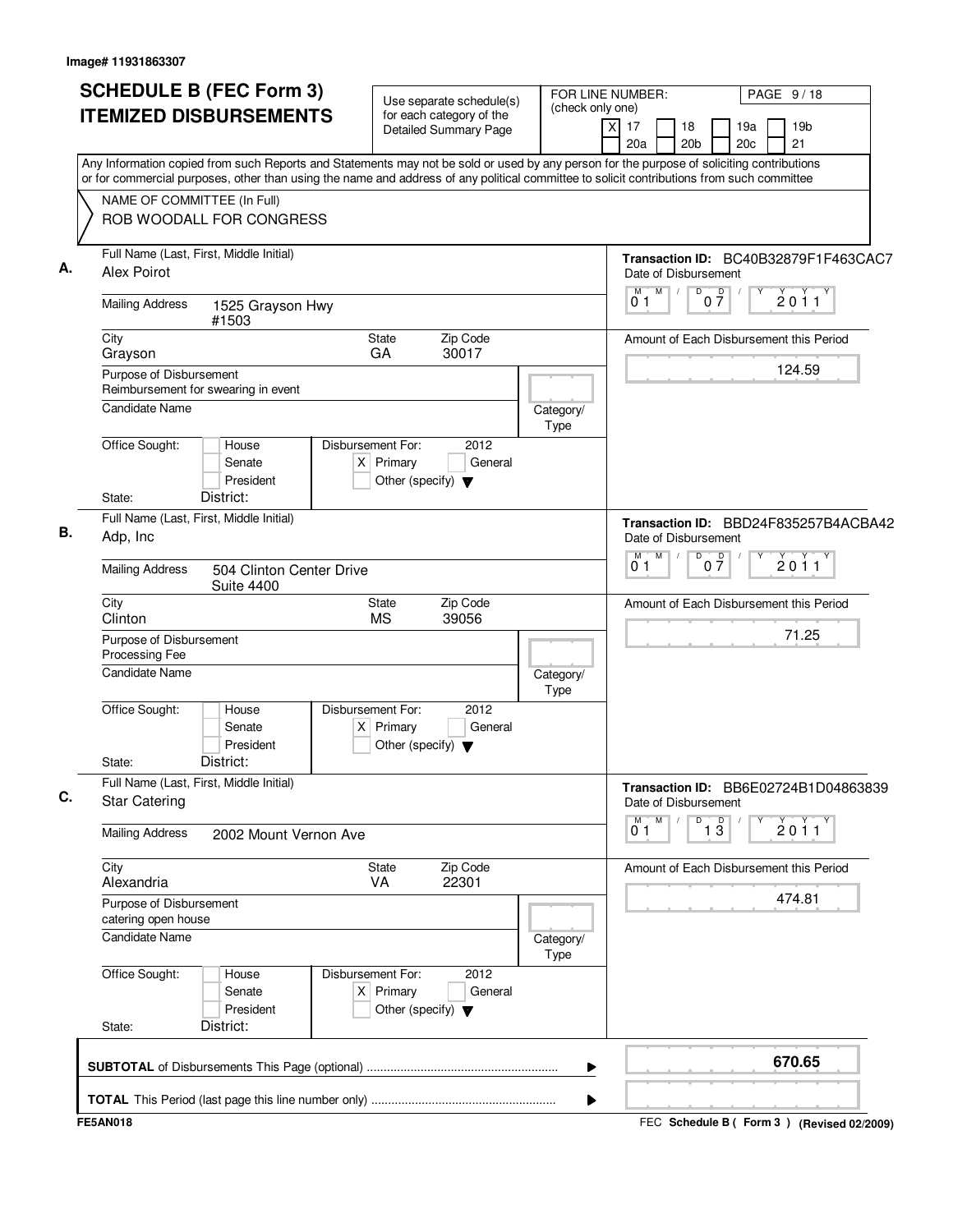| Any Information copied from such Reports and Statements may not be sold or used by any person for the purpose of soliciting contributions<br>or for commercial purposes, other than using the name and address of any political committee to solicit contributions from such committee<br>NAME OF COMMITTEE (In Full)<br>ROB WOODALL FOR CONGRESS<br>Full Name (Last, First, Middle Initial)<br>А.<br>The Congressional Institute<br>Date of Disbursement<br>$\mathsf D$<br>$M$ /<br>19<br>M<br>Υ<br>01<br><b>Mailing Address</b><br>316 Pennsylvania Avenue<br>Zip Code<br>City<br><b>State</b><br>VA<br>20003<br>Alexandria<br>Purpose of Disbursement<br>House Conference Retreat<br><b>Candidate Name</b><br>Category/<br>Type<br>Office Sought:<br>House<br>Disbursement For:<br>2012<br>$X$ Primary<br>General<br>Senate<br>President<br>Other (specify) $\blacktriangledown$<br>District:<br>State:<br>Full Name (Last, First, Middle Initial)<br>В.<br>Adp, Inc<br>Date of Disbursement<br>M<br>$\overline{D}$<br>$\prime$<br>2 <sup>0</sup><br>М<br>Υ<br>01<br><b>Mailing Address</b><br>504 Clinton Center Drive<br><b>Suite 4400</b><br>City<br>Zip Code<br><b>State</b><br><b>MS</b><br>Clinton<br>39056<br>Purpose of Disbursement<br>processing fee<br><b>Candidate Name</b><br>Category/<br>Type<br>Office Sought:<br>Disbursement For:<br>2012<br>House<br>$X$ Primary<br>Senate<br>General<br>President<br>Other (specify) $\blacktriangledown$<br>District:<br>State:<br>Full Name (Last, First, Middle Initial)<br>С.<br><b>Gwinnett Chamber</b><br>Date of Disbursement<br>M<br>M<br>D<br>$2\frac{D}{7}$<br>01<br><b>Mailing Address</b><br>6500 Sugarloaf Parkway<br>Zip Code<br>City<br>State<br>Duluth<br>GA<br>30096<br>Purpose of Disbursement<br>annual dues<br><b>Candidate Name</b><br>Category/<br>Type<br>Office Sought:<br>Disbursement For:<br>2012<br>House<br>$X$ Primary<br>Senate<br>General<br>President<br>Other (specify) $\blacktriangledown$ | <b>SCHEDULE B (FEC Form 3)</b><br>Use separate schedule(s)<br><b>ITEMIZED DISBURSEMENTS</b><br>for each category of the<br><b>Detailed Summary Page</b> | FOR LINE NUMBER:<br>PAGE 10/18<br>(check only one)<br>X<br>17<br>19 <sub>b</sub><br>18<br>19a<br>21<br>20 <sub>b</sub><br>20c<br>20a |
|---------------------------------------------------------------------------------------------------------------------------------------------------------------------------------------------------------------------------------------------------------------------------------------------------------------------------------------------------------------------------------------------------------------------------------------------------------------------------------------------------------------------------------------------------------------------------------------------------------------------------------------------------------------------------------------------------------------------------------------------------------------------------------------------------------------------------------------------------------------------------------------------------------------------------------------------------------------------------------------------------------------------------------------------------------------------------------------------------------------------------------------------------------------------------------------------------------------------------------------------------------------------------------------------------------------------------------------------------------------------------------------------------------------------------------------------------------------------------------------------------------------------------------------------------------------------------------------------------------------------------------------------------------------------------------------------------------------------------------------------------------------------------------------------------------------------------------------------------------------------------------------------------------------------------------------------------------------------------------------|---------------------------------------------------------------------------------------------------------------------------------------------------------|--------------------------------------------------------------------------------------------------------------------------------------|
|                                                                                                                                                                                                                                                                                                                                                                                                                                                                                                                                                                                                                                                                                                                                                                                                                                                                                                                                                                                                                                                                                                                                                                                                                                                                                                                                                                                                                                                                                                                                                                                                                                                                                                                                                                                                                                                                                                                                                                                       |                                                                                                                                                         |                                                                                                                                      |
|                                                                                                                                                                                                                                                                                                                                                                                                                                                                                                                                                                                                                                                                                                                                                                                                                                                                                                                                                                                                                                                                                                                                                                                                                                                                                                                                                                                                                                                                                                                                                                                                                                                                                                                                                                                                                                                                                                                                                                                       |                                                                                                                                                         | Transaction ID: BC3170FC759F344C6819                                                                                                 |
|                                                                                                                                                                                                                                                                                                                                                                                                                                                                                                                                                                                                                                                                                                                                                                                                                                                                                                                                                                                                                                                                                                                                                                                                                                                                                                                                                                                                                                                                                                                                                                                                                                                                                                                                                                                                                                                                                                                                                                                       |                                                                                                                                                         | $\frac{1}{2}$ 0 1 1                                                                                                                  |
|                                                                                                                                                                                                                                                                                                                                                                                                                                                                                                                                                                                                                                                                                                                                                                                                                                                                                                                                                                                                                                                                                                                                                                                                                                                                                                                                                                                                                                                                                                                                                                                                                                                                                                                                                                                                                                                                                                                                                                                       |                                                                                                                                                         | Amount of Each Disbursement this Period                                                                                              |
|                                                                                                                                                                                                                                                                                                                                                                                                                                                                                                                                                                                                                                                                                                                                                                                                                                                                                                                                                                                                                                                                                                                                                                                                                                                                                                                                                                                                                                                                                                                                                                                                                                                                                                                                                                                                                                                                                                                                                                                       |                                                                                                                                                         | 1044.00                                                                                                                              |
|                                                                                                                                                                                                                                                                                                                                                                                                                                                                                                                                                                                                                                                                                                                                                                                                                                                                                                                                                                                                                                                                                                                                                                                                                                                                                                                                                                                                                                                                                                                                                                                                                                                                                                                                                                                                                                                                                                                                                                                       |                                                                                                                                                         |                                                                                                                                      |
|                                                                                                                                                                                                                                                                                                                                                                                                                                                                                                                                                                                                                                                                                                                                                                                                                                                                                                                                                                                                                                                                                                                                                                                                                                                                                                                                                                                                                                                                                                                                                                                                                                                                                                                                                                                                                                                                                                                                                                                       |                                                                                                                                                         | Transaction ID: B11EF34F5A7374040A26                                                                                                 |
|                                                                                                                                                                                                                                                                                                                                                                                                                                                                                                                                                                                                                                                                                                                                                                                                                                                                                                                                                                                                                                                                                                                                                                                                                                                                                                                                                                                                                                                                                                                                                                                                                                                                                                                                                                                                                                                                                                                                                                                       |                                                                                                                                                         | 2011                                                                                                                                 |
|                                                                                                                                                                                                                                                                                                                                                                                                                                                                                                                                                                                                                                                                                                                                                                                                                                                                                                                                                                                                                                                                                                                                                                                                                                                                                                                                                                                                                                                                                                                                                                                                                                                                                                                                                                                                                                                                                                                                                                                       |                                                                                                                                                         | Amount of Each Disbursement this Period                                                                                              |
|                                                                                                                                                                                                                                                                                                                                                                                                                                                                                                                                                                                                                                                                                                                                                                                                                                                                                                                                                                                                                                                                                                                                                                                                                                                                                                                                                                                                                                                                                                                                                                                                                                                                                                                                                                                                                                                                                                                                                                                       |                                                                                                                                                         | 117.10                                                                                                                               |
|                                                                                                                                                                                                                                                                                                                                                                                                                                                                                                                                                                                                                                                                                                                                                                                                                                                                                                                                                                                                                                                                                                                                                                                                                                                                                                                                                                                                                                                                                                                                                                                                                                                                                                                                                                                                                                                                                                                                                                                       |                                                                                                                                                         |                                                                                                                                      |
|                                                                                                                                                                                                                                                                                                                                                                                                                                                                                                                                                                                                                                                                                                                                                                                                                                                                                                                                                                                                                                                                                                                                                                                                                                                                                                                                                                                                                                                                                                                                                                                                                                                                                                                                                                                                                                                                                                                                                                                       |                                                                                                                                                         | Transaction ID: BDDF9C2EDE3FB4B50AA3                                                                                                 |
|                                                                                                                                                                                                                                                                                                                                                                                                                                                                                                                                                                                                                                                                                                                                                                                                                                                                                                                                                                                                                                                                                                                                                                                                                                                                                                                                                                                                                                                                                                                                                                                                                                                                                                                                                                                                                                                                                                                                                                                       |                                                                                                                                                         | 2011                                                                                                                                 |
|                                                                                                                                                                                                                                                                                                                                                                                                                                                                                                                                                                                                                                                                                                                                                                                                                                                                                                                                                                                                                                                                                                                                                                                                                                                                                                                                                                                                                                                                                                                                                                                                                                                                                                                                                                                                                                                                                                                                                                                       |                                                                                                                                                         | Amount of Each Disbursement this Period<br>425.00                                                                                    |
|                                                                                                                                                                                                                                                                                                                                                                                                                                                                                                                                                                                                                                                                                                                                                                                                                                                                                                                                                                                                                                                                                                                                                                                                                                                                                                                                                                                                                                                                                                                                                                                                                                                                                                                                                                                                                                                                                                                                                                                       |                                                                                                                                                         |                                                                                                                                      |
| State:                                                                                                                                                                                                                                                                                                                                                                                                                                                                                                                                                                                                                                                                                                                                                                                                                                                                                                                                                                                                                                                                                                                                                                                                                                                                                                                                                                                                                                                                                                                                                                                                                                                                                                                                                                                                                                                                                                                                                                                | District:                                                                                                                                               |                                                                                                                                      |
| ▶                                                                                                                                                                                                                                                                                                                                                                                                                                                                                                                                                                                                                                                                                                                                                                                                                                                                                                                                                                                                                                                                                                                                                                                                                                                                                                                                                                                                                                                                                                                                                                                                                                                                                                                                                                                                                                                                                                                                                                                     |                                                                                                                                                         | 1586.10                                                                                                                              |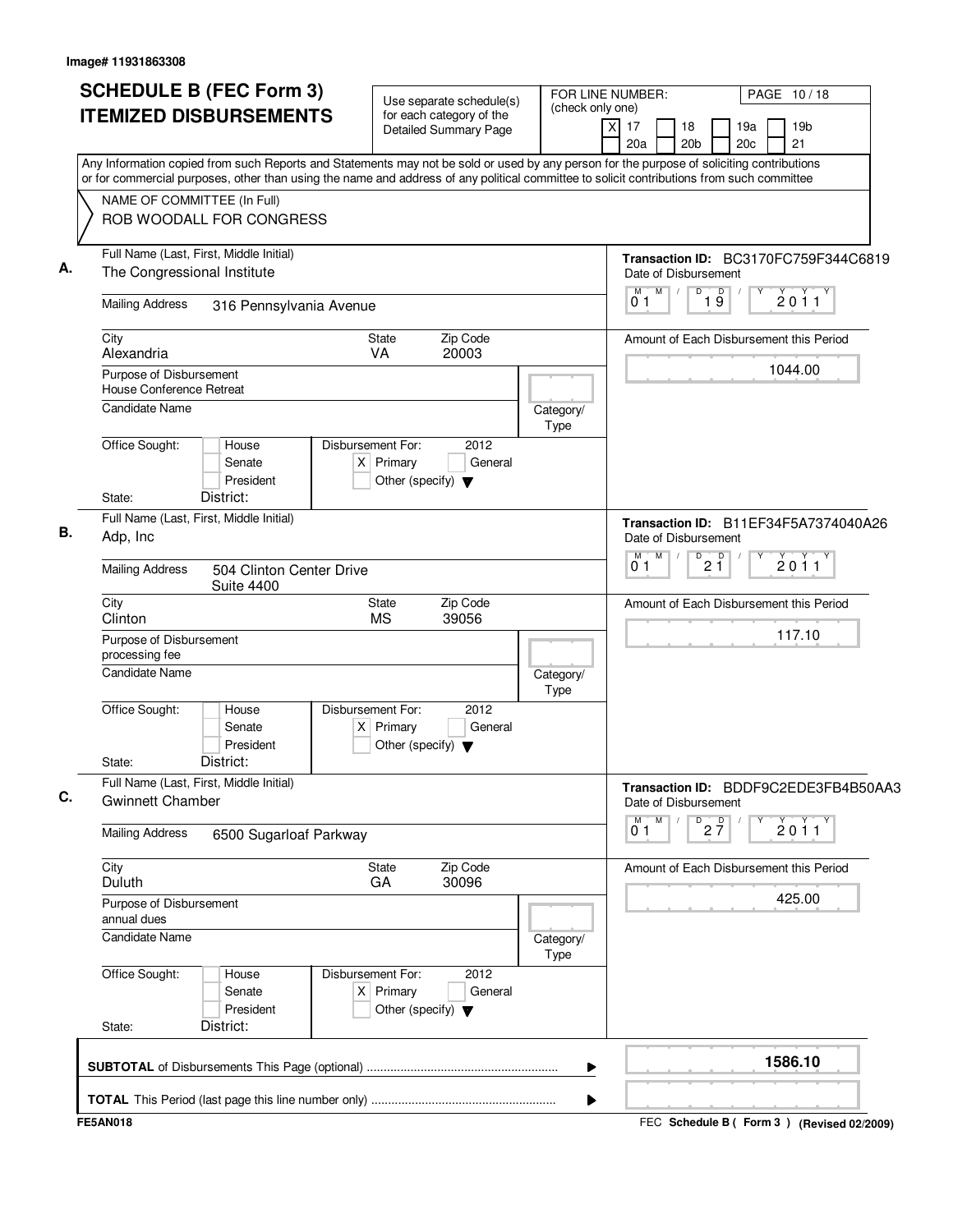| <b>SCHEDULE B (FEC Form 3)</b><br><b>ITEMIZED DISBURSEMENTS</b>                     |                          |                                                                          | Use separate schedule(s)<br>for each category of the<br><b>Detailed Summary Page</b> | (check only one)  | FOR LINE NUMBER:<br>PAGE 11/18<br>X<br>17<br>19 <sub>b</sub><br>18<br>19a<br>20a<br>20 <sub>b</sub><br>20 <sub>c</sub><br>21                                                                                                                                                           |
|-------------------------------------------------------------------------------------|--------------------------|--------------------------------------------------------------------------|--------------------------------------------------------------------------------------|-------------------|----------------------------------------------------------------------------------------------------------------------------------------------------------------------------------------------------------------------------------------------------------------------------------------|
| NAME OF COMMITTEE (In Full)                                                         |                          |                                                                          |                                                                                      |                   | Any Information copied from such Reports and Statements may not be sold or used by any person for the purpose of soliciting contributions<br>or for commercial purposes, other than using the name and address of any political committee to solicit contributions from such committee |
| ROB WOODALL FOR CONGRESS                                                            |                          |                                                                          |                                                                                      |                   |                                                                                                                                                                                                                                                                                        |
| Full Name (Last, First, Middle Initial)<br>Cumming Forysth County Chamber Of Commer |                          |                                                                          |                                                                                      |                   | Transaction ID: BE90B3D08E3F2461E9B7<br>Date of Disbursement<br>M<br>M<br>$\overline{P}$ 2 8<br>2011                                                                                                                                                                                   |
| <b>Mailing Address</b><br>212 Kelly Mill Rd                                         |                          |                                                                          |                                                                                      |                   | 01                                                                                                                                                                                                                                                                                     |
| City<br>Cumming                                                                     |                          | <b>State</b><br>GA                                                       | Zip Code<br>30040                                                                    |                   | Amount of Each Disbursement this Period                                                                                                                                                                                                                                                |
| Purpose of Disbursement<br>Dues                                                     |                          |                                                                          |                                                                                      |                   | 250.00                                                                                                                                                                                                                                                                                 |
| <b>Candidate Name</b>                                                               |                          |                                                                          |                                                                                      | Category/<br>Type |                                                                                                                                                                                                                                                                                        |
| Office Sought:<br>House<br>Senate<br>President                                      |                          | Disbursement For:<br>$X$ Primary<br>Other (specify) $\blacktriangledown$ | 2012<br>General                                                                      |                   |                                                                                                                                                                                                                                                                                        |
| District:<br>State:<br>Full Name (Last, First, Middle Initial)                      |                          |                                                                          |                                                                                      |                   |                                                                                                                                                                                                                                                                                        |
| Adp, Inc                                                                            |                          |                                                                          |                                                                                      |                   | Transaction ID: BE0866BF73ED54637873<br>Date of Disbursement                                                                                                                                                                                                                           |
| <b>Mailing Address</b><br><b>Suite 4400</b>                                         | 504 Clinton Center Drive |                                                                          |                                                                                      |                   | $0\overline{3}$<br>M<br>D<br>$0^{M}$ <sub>2</sub><br>2011                                                                                                                                                                                                                              |
| City<br>Clinton                                                                     |                          | <b>State</b><br><b>MS</b>                                                | Zip Code<br>39056                                                                    |                   | Amount of Each Disbursement this Period                                                                                                                                                                                                                                                |
| Purpose of Disbursement<br>Salary                                                   |                          |                                                                          |                                                                                      |                   | 935.34                                                                                                                                                                                                                                                                                 |
| <b>Candidate Name</b>                                                               |                          |                                                                          |                                                                                      | Category/<br>Type |                                                                                                                                                                                                                                                                                        |
| Office Sought:<br>House<br>Senate<br>President<br>District:<br>State:               |                          | Disbursement For:<br>$X$ Primary<br>Other (specify) $\blacktriangledown$ | 2012<br>General                                                                      |                   |                                                                                                                                                                                                                                                                                        |
| Full Name (Last, First, Middle Initial)                                             |                          |                                                                          |                                                                                      |                   | Transaction ID: B4BBF5225ECE4436B85A                                                                                                                                                                                                                                                   |
| Adp, Inc                                                                            |                          |                                                                          |                                                                                      |                   | Date of Disbursement<br>M<br>M<br>D<br>D                                                                                                                                                                                                                                               |
| <b>Mailing Address</b><br><b>Suite 4400</b>                                         | 504 Clinton Center Drive |                                                                          |                                                                                      |                   | 2011<br>02<br>11                                                                                                                                                                                                                                                                       |
| City<br>Clinton                                                                     |                          | State<br><b>MS</b>                                                       | Zip Code<br>39056                                                                    |                   | Amount of Each Disbursement this Period                                                                                                                                                                                                                                                |
| Purpose of Disbursement<br>Processing Fee                                           |                          |                                                                          |                                                                                      |                   | 71.25                                                                                                                                                                                                                                                                                  |
| Candidate Name                                                                      |                          |                                                                          |                                                                                      | Category/<br>Type |                                                                                                                                                                                                                                                                                        |
| Office Sought:<br>House<br>Senate<br>President                                      |                          | Disbursement For:<br>$X$ Primary<br>Other (specify) $\blacktriangledown$ | 2012<br>General                                                                      |                   |                                                                                                                                                                                                                                                                                        |
| District:<br>State:                                                                 |                          |                                                                          |                                                                                      |                   |                                                                                                                                                                                                                                                                                        |
|                                                                                     |                          |                                                                          |                                                                                      | ▶                 | 1256.59                                                                                                                                                                                                                                                                                |
|                                                                                     |                          |                                                                          |                                                                                      | ▶                 |                                                                                                                                                                                                                                                                                        |

FEC **Schedule B ( ) Form 3 FE5AN018 (Revised 02/2009)**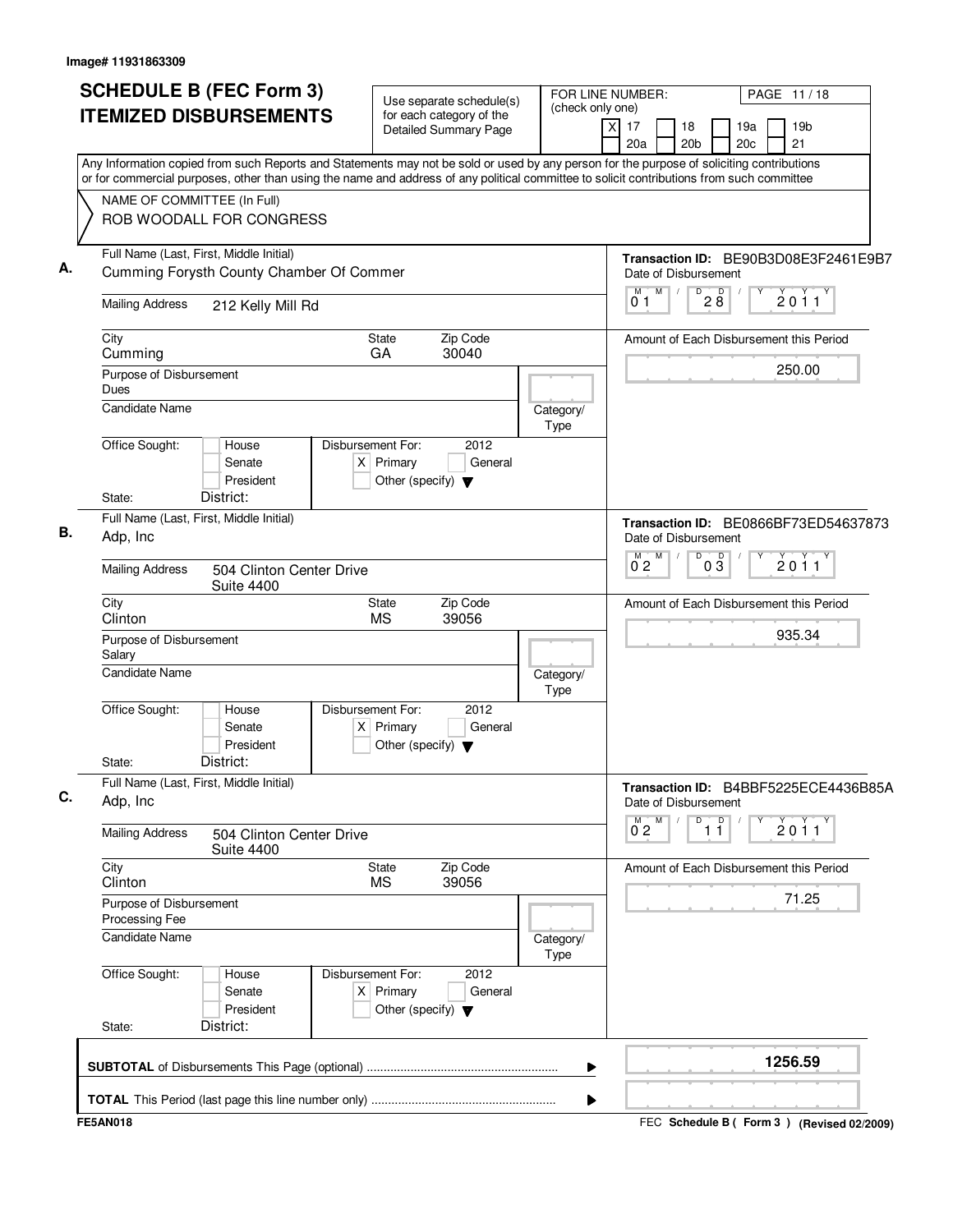| <b>SCHEDULE B (FEC Form 3)</b>                                                                                                                                                                                                                                                         | Use separate schedule(s)                                                                    | FOR LINE NUMBER:<br>(check only one) |                                                        | PAGE 12/18                                |
|----------------------------------------------------------------------------------------------------------------------------------------------------------------------------------------------------------------------------------------------------------------------------------------|---------------------------------------------------------------------------------------------|--------------------------------------|--------------------------------------------------------|-------------------------------------------|
| <b>ITEMIZED DISBURSEMENTS</b>                                                                                                                                                                                                                                                          | for each category of the<br><b>Detailed Summary Page</b>                                    |                                      | X<br>17<br>18<br>20a<br>20 <sub>b</sub>                | 19 <sub>b</sub><br>19a<br>21<br>20c       |
| Any Information copied from such Reports and Statements may not be sold or used by any person for the purpose of soliciting contributions<br>or for commercial purposes, other than using the name and address of any political committee to solicit contributions from such committee |                                                                                             |                                      |                                                        |                                           |
| NAME OF COMMITTEE (In Full)<br>ROB WOODALL FOR CONGRESS                                                                                                                                                                                                                                |                                                                                             |                                      |                                                        |                                           |
| Full Name (Last, First, Middle Initial)<br>Adp, Inc                                                                                                                                                                                                                                    |                                                                                             |                                      | Date of Disbursement                                   | Transaction ID: BFC31053A05AD4216988      |
| <b>Mailing Address</b><br>504 Clinton Center Drive<br><b>Suite 4400</b>                                                                                                                                                                                                                |                                                                                             |                                      | $\overline{D}$<br>M<br>М<br>$\prime$<br>0 <sub>2</sub> | 18<br>2011                                |
| City<br>Clinton                                                                                                                                                                                                                                                                        | Zip Code<br>State<br><b>MS</b><br>39056                                                     |                                      |                                                        | Amount of Each Disbursement this Period   |
| Purpose of Disbursement<br>Payroll Processing Fee<br><b>Candidate Name</b>                                                                                                                                                                                                             |                                                                                             | Category/                            |                                                        | 25.00                                     |
| Office Sought:<br>House<br>Senate<br>President<br>District:<br>State:                                                                                                                                                                                                                  | Disbursement For:<br>2012<br>$X$ Primary<br>General<br>Other (specify) $\blacktriangledown$ | Type                                 |                                                        |                                           |
| Full Name (Last, First, Middle Initial)<br>Dell                                                                                                                                                                                                                                        |                                                                                             |                                      | Date of Disbursement                                   | Transaction ID: BA408AC058AB443EBA2A      |
| <b>Mailing Address</b><br>300 M Street                                                                                                                                                                                                                                                 |                                                                                             |                                      | M<br>D<br>$\overline{0}^M$ 2                           | $2\overline{2}$<br>2011                   |
| City<br>Washington                                                                                                                                                                                                                                                                     | Zip Code<br>State<br>DC<br>20003                                                            |                                      |                                                        | Amount of Each Disbursement this Period   |
| Purpose of Disbursement<br>computer<br>Candidate Name                                                                                                                                                                                                                                  |                                                                                             | Category/                            |                                                        | 513.04                                    |
| Office Sought:<br>House<br>Senate<br>President<br>District:<br>State:                                                                                                                                                                                                                  | Disbursement For:<br>2012<br>$X$ Primary<br>General<br>Other (specify) $\blacktriangledown$ | Type                                 |                                                        |                                           |
| Full Name (Last, First, Middle Initial)<br><b>Clear Connect</b>                                                                                                                                                                                                                        |                                                                                             |                                      | Date of Disbursement                                   | Transaction ID: B18771F2669C24994B21      |
| <b>Mailing Address</b><br>10452 NW 2ND                                                                                                                                                                                                                                                 |                                                                                             |                                      | M<br>D<br>0°2                                          | $2\overline{3}$<br>2011                   |
| City<br>Portland                                                                                                                                                                                                                                                                       | Zip Code<br>State<br>97231<br>0R                                                            |                                      |                                                        | Amount of Each Disbursement this Period   |
| Purpose of Disbursement<br>telephone<br>Candidate Name                                                                                                                                                                                                                                 |                                                                                             |                                      |                                                        | 58.39                                     |
| Office Sought:<br>House<br>Senate                                                                                                                                                                                                                                                      | Disbursement For:<br>2012<br>$X$ Primary<br>General                                         | Category/<br>Type                    |                                                        |                                           |
| President<br>District:<br>State:                                                                                                                                                                                                                                                       | Other (specify) $\blacktriangledown$                                                        |                                      |                                                        |                                           |
|                                                                                                                                                                                                                                                                                        |                                                                                             | ▶                                    |                                                        | 596.43                                    |
| <b>FE5AN018</b>                                                                                                                                                                                                                                                                        |                                                                                             | ▶                                    |                                                        | FEC Schedule B (Form 3) (Revised 02/2009) |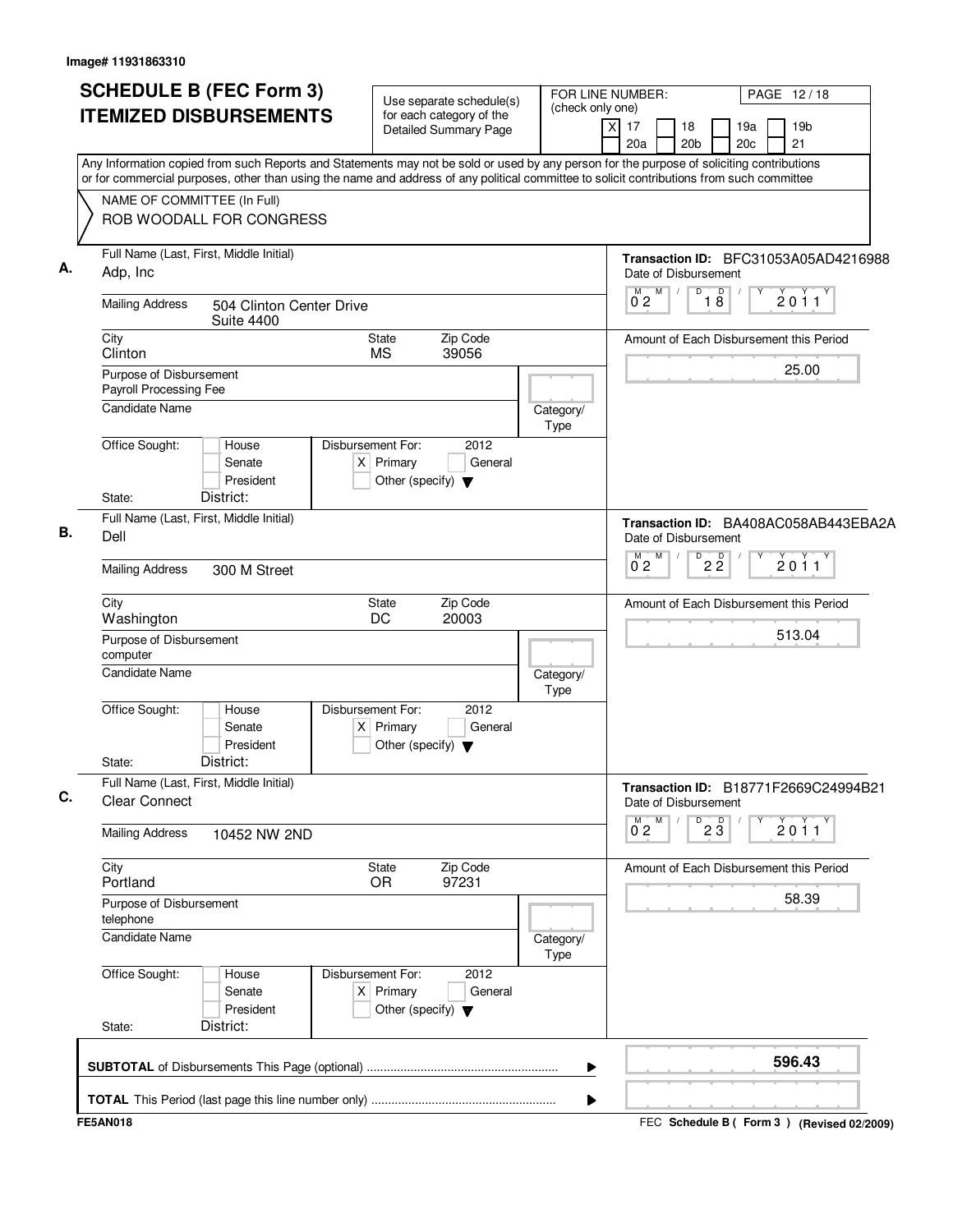| <b>SCHEDULE B (FEC Form 3)</b>                                                                                                                                                                                                                                                         |                                                      |                  | FOR LINE NUMBER:          |                                         |                 |
|----------------------------------------------------------------------------------------------------------------------------------------------------------------------------------------------------------------------------------------------------------------------------------------|------------------------------------------------------|------------------|---------------------------|-----------------------------------------|-----------------|
| <b>ITEMIZED DISBURSEMENTS</b>                                                                                                                                                                                                                                                          | Use separate schedule(s)<br>for each category of the | (check only one) |                           | PAGE 13/18                              |                 |
|                                                                                                                                                                                                                                                                                        | <b>Detailed Summary Page</b>                         |                  | X<br>17<br>18             | 19a                                     | 19 <sub>b</sub> |
|                                                                                                                                                                                                                                                                                        |                                                      |                  | 20a                       | 20 <sub>c</sub><br>20 <sub>b</sub>      | 21              |
| Any Information copied from such Reports and Statements may not be sold or used by any person for the purpose of soliciting contributions<br>or for commercial purposes, other than using the name and address of any political committee to solicit contributions from such committee |                                                      |                  |                           |                                         |                 |
| NAME OF COMMITTEE (In Full)                                                                                                                                                                                                                                                            |                                                      |                  |                           |                                         |                 |
| ROB WOODALL FOR CONGRESS                                                                                                                                                                                                                                                               |                                                      |                  |                           |                                         |                 |
|                                                                                                                                                                                                                                                                                        |                                                      |                  |                           |                                         |                 |
| Full Name (Last, First, Middle Initial)<br>Adp, Inc                                                                                                                                                                                                                                    |                                                      |                  | Date of Disbursement      | Transaction ID: B19CF968DD5F844C1A0C    |                 |
|                                                                                                                                                                                                                                                                                        |                                                      |                  | M<br>M                    | D<br>$\mathsf D$                        | 2011            |
| <b>Mailing Address</b><br>504 Clinton Center Drive<br><b>Suite 4400</b>                                                                                                                                                                                                                |                                                      |                  | 03                        | $0\bar{1}$                              |                 |
| City                                                                                                                                                                                                                                                                                   | Zip Code<br><b>State</b>                             |                  |                           | Amount of Each Disbursement this Period |                 |
| Clinton                                                                                                                                                                                                                                                                                | <b>MS</b><br>39056                                   |                  |                           |                                         | 71.25           |
| Purpose of Disbursement<br>Processing Fee                                                                                                                                                                                                                                              |                                                      |                  |                           |                                         |                 |
| <b>Candidate Name</b>                                                                                                                                                                                                                                                                  |                                                      | Category/        |                           |                                         |                 |
|                                                                                                                                                                                                                                                                                        |                                                      | Type             |                           |                                         |                 |
| Office Sought:<br>House<br>Senate                                                                                                                                                                                                                                                      | Disbursement For:<br>2012<br>$X$ Primary<br>General  |                  |                           |                                         |                 |
| President                                                                                                                                                                                                                                                                              | Other (specify) $\blacktriangledown$                 |                  |                           |                                         |                 |
| District:<br>State:                                                                                                                                                                                                                                                                    |                                                      |                  |                           |                                         |                 |
| Full Name (Last, First, Middle Initial)                                                                                                                                                                                                                                                |                                                      |                  |                           | Transaction ID: B7722227ABFED49D59AF    |                 |
| Adp, Inc                                                                                                                                                                                                                                                                               |                                                      |                  | Date of Disbursement      |                                         |                 |
| <b>Mailing Address</b><br>504 Clinton Center Drive<br><b>Suite 4400</b>                                                                                                                                                                                                                |                                                      |                  | M<br>M<br>0°3             | D<br>0 <sup>0</sup>                     | 2011            |
| City<br>Clinton                                                                                                                                                                                                                                                                        | Zip Code<br><b>State</b><br><b>MS</b><br>39056       |                  |                           | Amount of Each Disbursement this Period |                 |
| Purpose of Disbursement                                                                                                                                                                                                                                                                |                                                      |                  |                           |                                         | 935.34          |
| payroll                                                                                                                                                                                                                                                                                |                                                      |                  |                           |                                         |                 |
| <b>Candidate Name</b>                                                                                                                                                                                                                                                                  |                                                      | Category/        |                           |                                         |                 |
| Office Sought:<br>House                                                                                                                                                                                                                                                                | Disbursement For:<br>2012                            | Type             |                           |                                         |                 |
| Senate                                                                                                                                                                                                                                                                                 | $X$ Primary<br>General                               |                  |                           |                                         |                 |
| President                                                                                                                                                                                                                                                                              | Other (specify) $\blacktriangledown$                 |                  |                           |                                         |                 |
| District:<br>State:                                                                                                                                                                                                                                                                    |                                                      |                  |                           |                                         |                 |
| Full Name (Last, First, Middle Initial)<br>Aristotle                                                                                                                                                                                                                                   |                                                      |                  |                           | Transaction ID: BF6EFF1423E1244B98E9    |                 |
|                                                                                                                                                                                                                                                                                        |                                                      |                  | Date of Disbursement<br>M | D                                       |                 |
| <b>Mailing Address</b><br>205 Pennsylvania Avenue SE                                                                                                                                                                                                                                   |                                                      |                  | $0^{\circ}3$              | 0 <sup>0</sup>                          | 2011            |
| City                                                                                                                                                                                                                                                                                   | Zip Code<br><b>State</b>                             |                  |                           | Amount of Each Disbursement this Period |                 |
| Washington                                                                                                                                                                                                                                                                             | 20003<br>DC                                          |                  |                           |                                         |                 |
| Purpose of Disbursement<br>campaign software                                                                                                                                                                                                                                           |                                                      |                  |                           |                                         | 5000.00         |
| Candidate Name                                                                                                                                                                                                                                                                         |                                                      | Category/        |                           |                                         |                 |
|                                                                                                                                                                                                                                                                                        |                                                      | Type             |                           |                                         |                 |
| Office Sought:<br>House                                                                                                                                                                                                                                                                | 2012<br>Disbursement For:                            |                  |                           |                                         |                 |
| Senate                                                                                                                                                                                                                                                                                 | $X$ Primary<br>General                               |                  |                           |                                         |                 |
| President<br>District:<br>State:                                                                                                                                                                                                                                                       | Other (specify) $\blacktriangledown$                 |                  |                           |                                         |                 |
|                                                                                                                                                                                                                                                                                        |                                                      |                  |                           |                                         |                 |
|                                                                                                                                                                                                                                                                                        |                                                      | ▶                |                           |                                         | 6006.59         |
|                                                                                                                                                                                                                                                                                        |                                                      |                  |                           |                                         |                 |
|                                                                                                                                                                                                                                                                                        |                                                      | ▶                |                           |                                         |                 |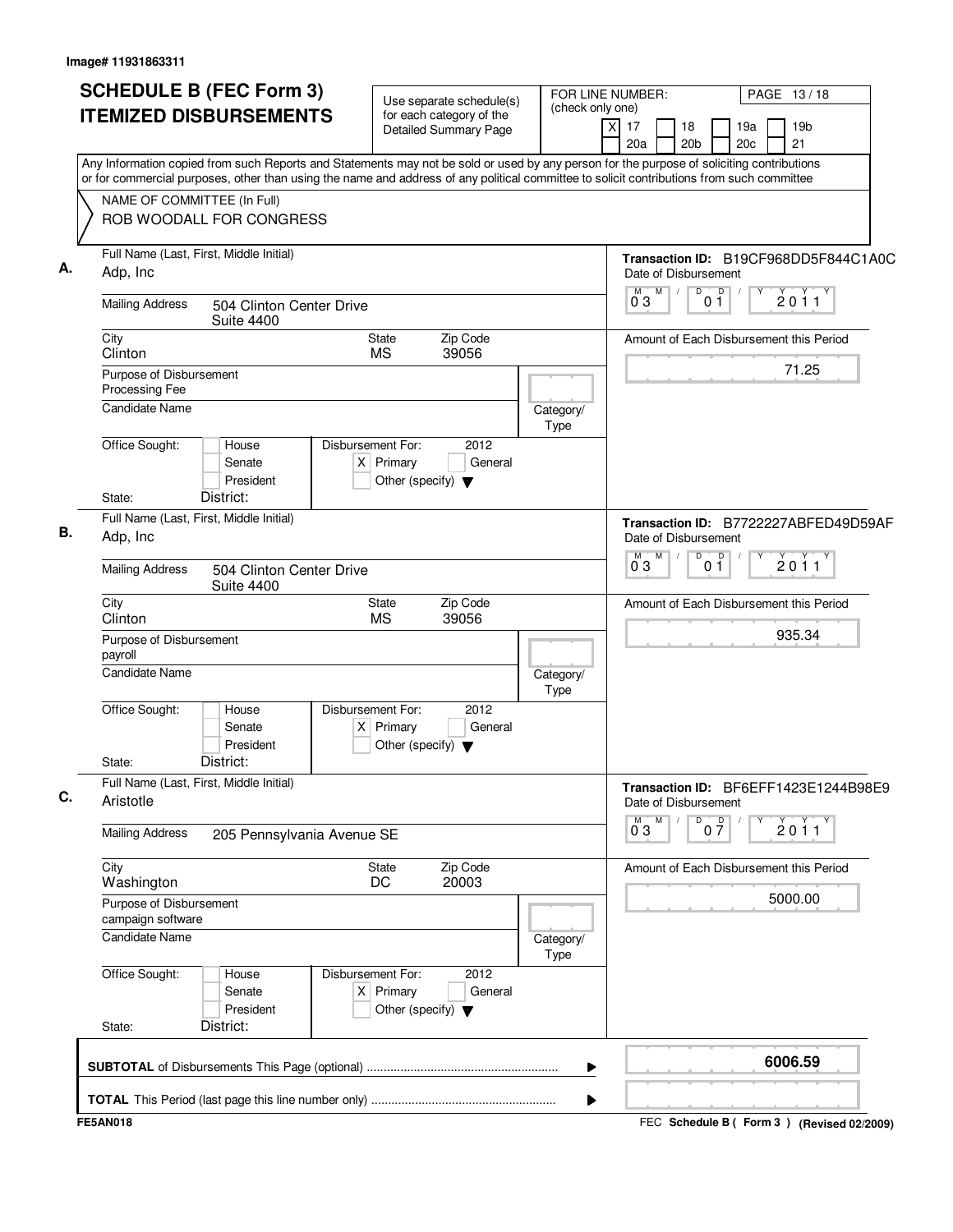| Any Information copied from such Reports and Statements may not be sold or used by any person for the purpose of soliciting contributions<br>or for commercial purposes, other than using the name and address of any political committee to solicit contributions from such committee<br>NAME OF COMMITTEE (In Full)<br>ROB WOODALL FOR CONGRESS<br>Full Name (Last, First, Middle Initial)<br>А.<br>Adp, Inc<br>Date of Disbursement<br>M<br>M<br>D<br>18<br>$\prime$<br>2011<br>03<br><b>Mailing Address</b><br>504 Clinton Center Drive<br><b>Suite 4400</b><br>City<br>Zip Code<br><b>State</b><br>Amount of Each Disbursement this Period<br>Clinton<br><b>MS</b><br>39056<br>25.00<br>Purpose of Disbursement<br>Payroll Fee<br><b>Candidate Name</b><br>Category/<br>Type<br>Office Sought:<br>House<br>Disbursement For:<br>2012<br>Senate<br>$X$ Primary<br>General<br>President<br>Other (specify) $\blacktriangledown$<br>District:<br>State:<br>Full Name (Last, First, Middle Initial)<br>В.<br>Aristotle<br>Date of Disbursement<br>M<br>$\overline{D}$<br>$0^{\overline{0}}3$<br>$\overline{8}$<br>2011<br><b>Mailing Address</b><br>205 Pennsylvania Avenue SE<br>Zip Code<br>City<br>State<br>Amount of Each Disbursement this Period<br>DC<br>Washington<br>20003<br>2025.00<br>Purpose of Disbursement<br>campaign computer software<br><b>Candidate Name</b><br>Category/<br>Type<br>Disbursement For:<br>2012<br>Office Sought:<br>House<br>Senate<br>$X$ Primary<br>General<br>President<br>Other (specify) $\blacktriangledown$<br>District:<br>State:<br>Full Name (Last, First, Middle Initial)<br>С.<br><b>Clear Connect</b><br>Date of Disbursement<br>$0^{M}$ 3<br>M<br>D<br>$2\overline{3}$<br>2011<br><b>Mailing Address</b><br>10452 NW 2ND<br>City<br>State<br>Zip Code<br>Amount of Each Disbursement this Period<br>97231<br>Portland<br><b>OR</b><br>58.39<br>Purpose of Disbursement<br>telephone<br>Candidate Name<br>Category/<br>Type<br>2012<br>Office Sought:<br>Disbursement For:<br>House<br>$X$ Primary<br>Senate<br>General<br>President<br>Other (specify) $\blacktriangledown$<br>District:<br>State:<br>2108.39<br>▶ | <b>SCHEDULE B (FEC Form 3)</b><br><b>ITEMIZED DISBURSEMENTS</b> | Use separate schedule(s)<br>for each category of the<br><b>Detailed Summary Page</b> | FOR LINE NUMBER:<br>(check only one)<br>X | PAGE 14/18<br>17<br>19 <sub>b</sub><br>18<br>19a<br>20a<br>20 <sub>b</sub><br>20c<br>21 |
|-----------------------------------------------------------------------------------------------------------------------------------------------------------------------------------------------------------------------------------------------------------------------------------------------------------------------------------------------------------------------------------------------------------------------------------------------------------------------------------------------------------------------------------------------------------------------------------------------------------------------------------------------------------------------------------------------------------------------------------------------------------------------------------------------------------------------------------------------------------------------------------------------------------------------------------------------------------------------------------------------------------------------------------------------------------------------------------------------------------------------------------------------------------------------------------------------------------------------------------------------------------------------------------------------------------------------------------------------------------------------------------------------------------------------------------------------------------------------------------------------------------------------------------------------------------------------------------------------------------------------------------------------------------------------------------------------------------------------------------------------------------------------------------------------------------------------------------------------------------------------------------------------------------------------------------------------------------------------------------------------------------------------------------------------------------------------------------------------------------------------------------------------------------------------|-----------------------------------------------------------------|--------------------------------------------------------------------------------------|-------------------------------------------|-----------------------------------------------------------------------------------------|
|                                                                                                                                                                                                                                                                                                                                                                                                                                                                                                                                                                                                                                                                                                                                                                                                                                                                                                                                                                                                                                                                                                                                                                                                                                                                                                                                                                                                                                                                                                                                                                                                                                                                                                                                                                                                                                                                                                                                                                                                                                                                                                                                                                       |                                                                 |                                                                                      |                                           |                                                                                         |
|                                                                                                                                                                                                                                                                                                                                                                                                                                                                                                                                                                                                                                                                                                                                                                                                                                                                                                                                                                                                                                                                                                                                                                                                                                                                                                                                                                                                                                                                                                                                                                                                                                                                                                                                                                                                                                                                                                                                                                                                                                                                                                                                                                       |                                                                 |                                                                                      |                                           | Transaction ID: B8F6A2DAF98A9473E883                                                    |
|                                                                                                                                                                                                                                                                                                                                                                                                                                                                                                                                                                                                                                                                                                                                                                                                                                                                                                                                                                                                                                                                                                                                                                                                                                                                                                                                                                                                                                                                                                                                                                                                                                                                                                                                                                                                                                                                                                                                                                                                                                                                                                                                                                       |                                                                 |                                                                                      |                                           |                                                                                         |
|                                                                                                                                                                                                                                                                                                                                                                                                                                                                                                                                                                                                                                                                                                                                                                                                                                                                                                                                                                                                                                                                                                                                                                                                                                                                                                                                                                                                                                                                                                                                                                                                                                                                                                                                                                                                                                                                                                                                                                                                                                                                                                                                                                       |                                                                 |                                                                                      |                                           |                                                                                         |
|                                                                                                                                                                                                                                                                                                                                                                                                                                                                                                                                                                                                                                                                                                                                                                                                                                                                                                                                                                                                                                                                                                                                                                                                                                                                                                                                                                                                                                                                                                                                                                                                                                                                                                                                                                                                                                                                                                                                                                                                                                                                                                                                                                       |                                                                 |                                                                                      |                                           |                                                                                         |
|                                                                                                                                                                                                                                                                                                                                                                                                                                                                                                                                                                                                                                                                                                                                                                                                                                                                                                                                                                                                                                                                                                                                                                                                                                                                                                                                                                                                                                                                                                                                                                                                                                                                                                                                                                                                                                                                                                                                                                                                                                                                                                                                                                       |                                                                 |                                                                                      |                                           |                                                                                         |
|                                                                                                                                                                                                                                                                                                                                                                                                                                                                                                                                                                                                                                                                                                                                                                                                                                                                                                                                                                                                                                                                                                                                                                                                                                                                                                                                                                                                                                                                                                                                                                                                                                                                                                                                                                                                                                                                                                                                                                                                                                                                                                                                                                       |                                                                 |                                                                                      |                                           | Transaction ID: BCF5FFC34D7594496B18                                                    |
|                                                                                                                                                                                                                                                                                                                                                                                                                                                                                                                                                                                                                                                                                                                                                                                                                                                                                                                                                                                                                                                                                                                                                                                                                                                                                                                                                                                                                                                                                                                                                                                                                                                                                                                                                                                                                                                                                                                                                                                                                                                                                                                                                                       |                                                                 |                                                                                      |                                           |                                                                                         |
|                                                                                                                                                                                                                                                                                                                                                                                                                                                                                                                                                                                                                                                                                                                                                                                                                                                                                                                                                                                                                                                                                                                                                                                                                                                                                                                                                                                                                                                                                                                                                                                                                                                                                                                                                                                                                                                                                                                                                                                                                                                                                                                                                                       |                                                                 |                                                                                      |                                           |                                                                                         |
|                                                                                                                                                                                                                                                                                                                                                                                                                                                                                                                                                                                                                                                                                                                                                                                                                                                                                                                                                                                                                                                                                                                                                                                                                                                                                                                                                                                                                                                                                                                                                                                                                                                                                                                                                                                                                                                                                                                                                                                                                                                                                                                                                                       |                                                                 |                                                                                      |                                           |                                                                                         |
|                                                                                                                                                                                                                                                                                                                                                                                                                                                                                                                                                                                                                                                                                                                                                                                                                                                                                                                                                                                                                                                                                                                                                                                                                                                                                                                                                                                                                                                                                                                                                                                                                                                                                                                                                                                                                                                                                                                                                                                                                                                                                                                                                                       |                                                                 |                                                                                      |                                           |                                                                                         |
|                                                                                                                                                                                                                                                                                                                                                                                                                                                                                                                                                                                                                                                                                                                                                                                                                                                                                                                                                                                                                                                                                                                                                                                                                                                                                                                                                                                                                                                                                                                                                                                                                                                                                                                                                                                                                                                                                                                                                                                                                                                                                                                                                                       |                                                                 |                                                                                      |                                           | Transaction ID: B7444AADF1F0E4327BCC                                                    |
|                                                                                                                                                                                                                                                                                                                                                                                                                                                                                                                                                                                                                                                                                                                                                                                                                                                                                                                                                                                                                                                                                                                                                                                                                                                                                                                                                                                                                                                                                                                                                                                                                                                                                                                                                                                                                                                                                                                                                                                                                                                                                                                                                                       |                                                                 |                                                                                      |                                           |                                                                                         |
|                                                                                                                                                                                                                                                                                                                                                                                                                                                                                                                                                                                                                                                                                                                                                                                                                                                                                                                                                                                                                                                                                                                                                                                                                                                                                                                                                                                                                                                                                                                                                                                                                                                                                                                                                                                                                                                                                                                                                                                                                                                                                                                                                                       |                                                                 |                                                                                      |                                           |                                                                                         |
|                                                                                                                                                                                                                                                                                                                                                                                                                                                                                                                                                                                                                                                                                                                                                                                                                                                                                                                                                                                                                                                                                                                                                                                                                                                                                                                                                                                                                                                                                                                                                                                                                                                                                                                                                                                                                                                                                                                                                                                                                                                                                                                                                                       |                                                                 |                                                                                      |                                           |                                                                                         |
|                                                                                                                                                                                                                                                                                                                                                                                                                                                                                                                                                                                                                                                                                                                                                                                                                                                                                                                                                                                                                                                                                                                                                                                                                                                                                                                                                                                                                                                                                                                                                                                                                                                                                                                                                                                                                                                                                                                                                                                                                                                                                                                                                                       |                                                                 |                                                                                      |                                           |                                                                                         |
|                                                                                                                                                                                                                                                                                                                                                                                                                                                                                                                                                                                                                                                                                                                                                                                                                                                                                                                                                                                                                                                                                                                                                                                                                                                                                                                                                                                                                                                                                                                                                                                                                                                                                                                                                                                                                                                                                                                                                                                                                                                                                                                                                                       |                                                                 |                                                                                      |                                           |                                                                                         |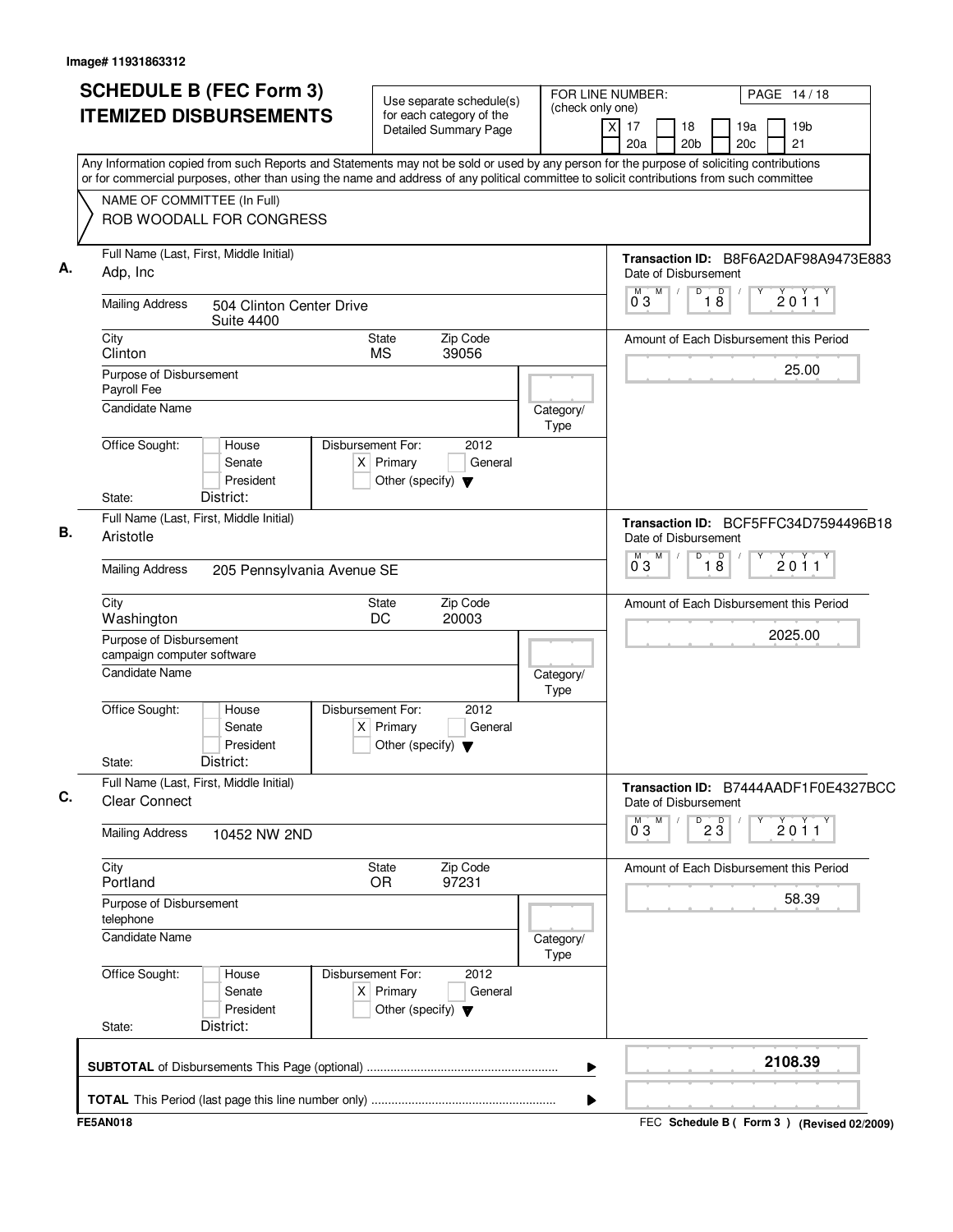| <b>SCHEDULE B (FEC Form 3)</b>                                                                                                                                                                                                                                                         | Use separate schedule(s)                                                                    | FOR LINE NUMBER:<br>(check only one) |                                                   | PAGE 15/18                                |
|----------------------------------------------------------------------------------------------------------------------------------------------------------------------------------------------------------------------------------------------------------------------------------------|---------------------------------------------------------------------------------------------|--------------------------------------|---------------------------------------------------|-------------------------------------------|
| <b>ITEMIZED DISBURSEMENTS</b>                                                                                                                                                                                                                                                          | for each category of the<br>Detailed Summary Page                                           | x                                    | 17<br>18<br>20a<br>20 <sub>b</sub>                | 19 <sub>b</sub><br>19a<br>20c<br>21       |
| Any Information copied from such Reports and Statements may not be sold or used by any person for the purpose of soliciting contributions<br>or for commercial purposes, other than using the name and address of any political committee to solicit contributions from such committee |                                                                                             |                                      |                                                   |                                           |
| NAME OF COMMITTEE (In Full)                                                                                                                                                                                                                                                            |                                                                                             |                                      |                                                   |                                           |
| ROB WOODALL FOR CONGRESS                                                                                                                                                                                                                                                               |                                                                                             |                                      |                                                   |                                           |
| Full Name (Last, First, Middle Initial)<br>Aristotle                                                                                                                                                                                                                                   |                                                                                             |                                      | Date of Disbursement                              | Transaction ID: B5EAE023D58CC4E22AED      |
| <b>Mailing Address</b><br>205 Pennsylvania Avenue SE                                                                                                                                                                                                                                   |                                                                                             |                                      | M<br>D<br>D<br>M<br>3 Ĭ<br>$0^{\degree}3$         | 2011                                      |
| City<br>Washington                                                                                                                                                                                                                                                                     | Zip Code<br>State<br>DC<br>20003                                                            |                                      |                                                   | Amount of Each Disbursement this Period   |
| Purpose of Disbursement<br>processing fee                                                                                                                                                                                                                                              |                                                                                             |                                      |                                                   | 23.75                                     |
| <b>Candidate Name</b>                                                                                                                                                                                                                                                                  |                                                                                             | Category/<br><b>Type</b>             |                                                   |                                           |
| Office Sought:<br>House<br>Senate<br>President<br>District:<br>State:                                                                                                                                                                                                                  | Disbursement For:<br>2012<br>$X$ Primary<br>General<br>Other (specify) $\blacktriangledown$ |                                      |                                                   |                                           |
| Full Name (Last, First, Middle Initial)<br><b>Brook Corbett</b>                                                                                                                                                                                                                        |                                                                                             |                                      | Date of Disbursement                              | Transaction ID: BA810004E63604C2192C      |
| <b>Mailing Address</b><br>PO Box 1871                                                                                                                                                                                                                                                  |                                                                                             |                                      | M<br>D<br>M T<br>$3^{\circ}$<br>$0^{\degree}3$    | 2011                                      |
| City<br>Lawrenceville                                                                                                                                                                                                                                                                  | Zip Code<br>State<br>GA<br>30046                                                            |                                      |                                                   | Amount of Each Disbursement this Period   |
| Purpose of Disbursement<br>Fec Conference/Flight                                                                                                                                                                                                                                       |                                                                                             |                                      |                                                   | 423.40                                    |
| Candidate Name                                                                                                                                                                                                                                                                         |                                                                                             | Category/<br>Type                    |                                                   |                                           |
| Office Sought:<br>House<br>Senate<br>President<br>District:<br>State:                                                                                                                                                                                                                  | 2012<br>Disbursement For:<br>$X$ Primary<br>General<br>Other (specify) $\blacktriangledown$ |                                      |                                                   |                                           |
| Full Name (Last, First, Middle Initial)<br><b>Derick Corbett</b>                                                                                                                                                                                                                       |                                                                                             |                                      | Date of Disbursement                              | Transaction ID: B48600B3E29CB444FB44      |
| <b>Mailing Address</b><br>3449 Hildon Cir                                                                                                                                                                                                                                              |                                                                                             |                                      | D<br>M<br>$0\overline{3}$<br>$0^{M}$ <sub>2</sub> | Υ<br>2011                                 |
| City<br>Atlanta                                                                                                                                                                                                                                                                        | State<br>Zip Code<br>30341-2604<br>GA                                                       |                                      |                                                   | Amount of Each Disbursement this Period   |
| Purpose of Disbursement<br>Payroll                                                                                                                                                                                                                                                     |                                                                                             |                                      |                                                   | 2000.00                                   |
| <b>Candidate Name</b>                                                                                                                                                                                                                                                                  |                                                                                             | Category/<br><b>Type</b>             | [MEMO ITEM]                                       |                                           |
| Office Sought:<br>House<br>Senate<br>President<br>District:<br>State:                                                                                                                                                                                                                  | Disbursement For:<br>2012<br>$X$ Primary<br>General<br>Other (specify) $\blacktriangledown$ |                                      |                                                   |                                           |
|                                                                                                                                                                                                                                                                                        |                                                                                             | ▶                                    |                                                   | 447.15                                    |
|                                                                                                                                                                                                                                                                                        |                                                                                             | ▶                                    |                                                   |                                           |
| <b>FE5AN018</b>                                                                                                                                                                                                                                                                        |                                                                                             |                                      |                                                   | FEC Schedule B (Form 3) (Revised 02/2009) |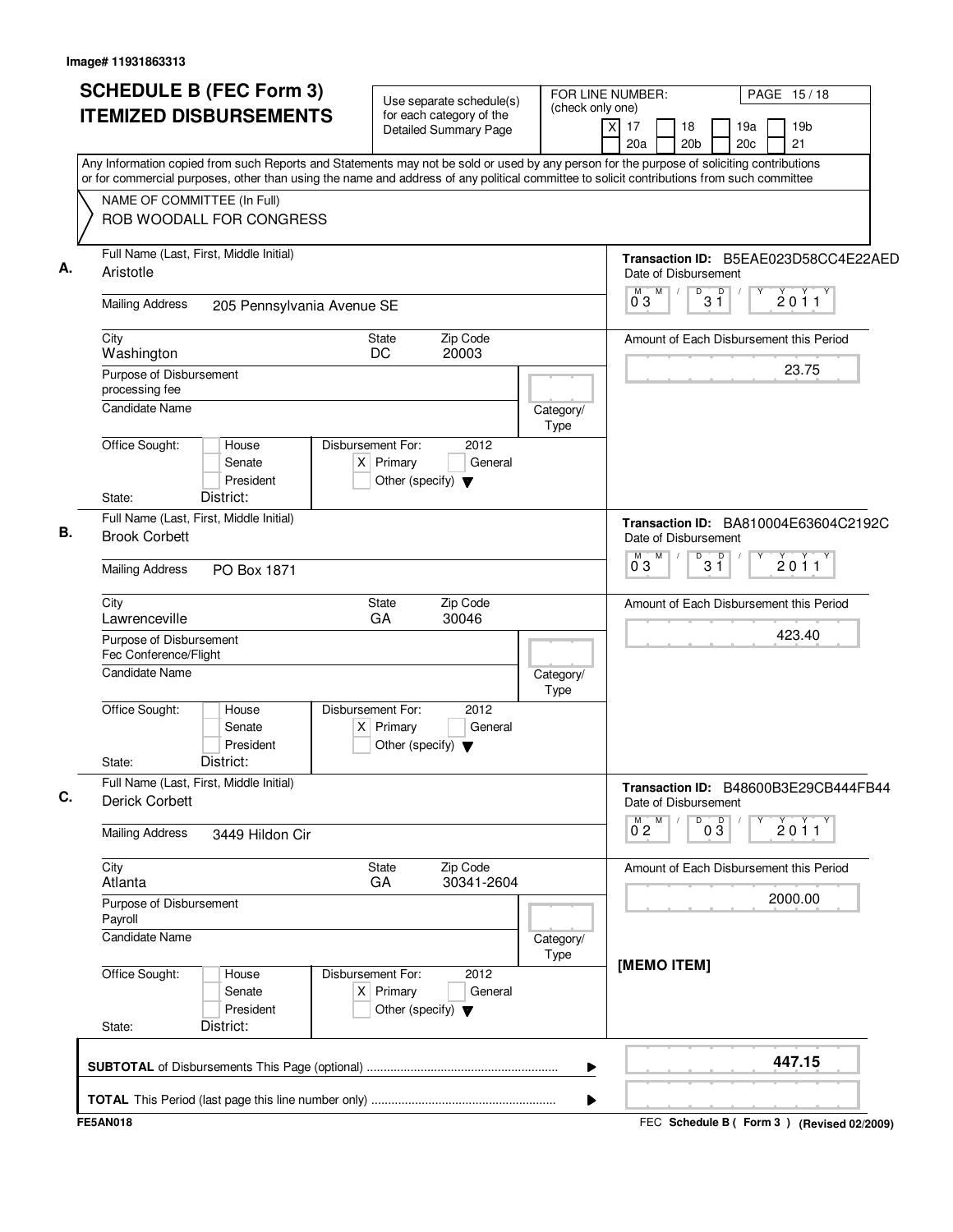| <b>SCHEDULE B (FEC Form 3)</b>                                                                                                                                                                                                                                                                                                                    | Use separate schedule(s)                                                                    | (check only one)  | FOR LINE NUMBER:                                                                           | PAGE 16/18                                   |
|---------------------------------------------------------------------------------------------------------------------------------------------------------------------------------------------------------------------------------------------------------------------------------------------------------------------------------------------------|---------------------------------------------------------------------------------------------|-------------------|--------------------------------------------------------------------------------------------|----------------------------------------------|
| <b>ITEMIZED DISBURSEMENTS</b>                                                                                                                                                                                                                                                                                                                     | for each category of the<br><b>Detailed Summary Page</b>                                    |                   | 17<br>x<br>18<br>20a<br>20 <sub>b</sub>                                                    | 19a<br>19 <sub>b</sub><br>20c<br>21          |
| Any Information copied from such Reports and Statements may not be sold or used by any person for the purpose of soliciting contributions<br>or for commercial purposes, other than using the name and address of any political committee to solicit contributions from such committee<br>NAME OF COMMITTEE (In Full)<br>ROB WOODALL FOR CONGRESS |                                                                                             |                   |                                                                                            |                                              |
| Full Name (Last, First, Middle Initial)<br><b>Derick Corbett</b>                                                                                                                                                                                                                                                                                  |                                                                                             |                   | Date of Disbursement<br>$\mathsf D$<br>M<br>D<br>M<br>03<br>01                             | Transaction ID: B49D8D763AB9044B68C6<br>2011 |
| <b>Mailing Address</b><br>3449 Hildon Cir                                                                                                                                                                                                                                                                                                         |                                                                                             |                   |                                                                                            |                                              |
| City<br>Atlanta                                                                                                                                                                                                                                                                                                                                   | Zip Code<br><b>State</b><br>GA<br>30341-2604                                                |                   |                                                                                            | Amount of Each Disbursement this Period      |
| Purpose of Disbursement<br>Payroll<br>Candidate Name                                                                                                                                                                                                                                                                                              |                                                                                             | Category/         |                                                                                            | 2000.00                                      |
| Office Sought:<br>House<br>Senate<br>President<br>District:<br>State:                                                                                                                                                                                                                                                                             | Disbursement For:<br>2012<br>$X$ Primary<br>General<br>Other (specify) $\blacktriangledown$ | Type              | [MEMO ITEM]                                                                                |                                              |
| Full Name (Last, First, Middle Initial)<br>Delta Airlines                                                                                                                                                                                                                                                                                         |                                                                                             |                   | Transaction ID: B5B5FA656BB744720BCA<br>Date of Disbursement<br>M<br>D<br>М<br>$3^{\circ}$ | 2011                                         |
| <b>Mailing Address</b><br><b>Hartsfield Airport</b>                                                                                                                                                                                                                                                                                               | 03                                                                                          |                   |                                                                                            |                                              |
| City<br>Atlanta                                                                                                                                                                                                                                                                                                                                   | Zip Code<br>State<br>GA<br>30305                                                            |                   |                                                                                            | Amount of Each Disbursement this Period      |
| Purpose of Disbursement<br>airfare to attend FEC conference<br><b>Candidate Name</b><br>Category/<br>Type                                                                                                                                                                                                                                         |                                                                                             |                   |                                                                                            | 323.40                                       |
|                                                                                                                                                                                                                                                                                                                                                   |                                                                                             |                   |                                                                                            |                                              |
| Office Sought:<br>House<br>Senate<br>President<br>District:<br>State:                                                                                                                                                                                                                                                                             | 2012<br>Disbursement For:<br>$X$ Primary<br>General<br>Other (specify) $\blacktriangledown$ |                   | [MEMO ITEM]                                                                                |                                              |
| Full Name (Last, First, Middle Initial)<br><b>Kelley Kurtz</b>                                                                                                                                                                                                                                                                                    |                                                                                             |                   | Date of Disbursement                                                                       | Transaction ID: BFE8C3765114446D881F         |
| <b>Mailing Address</b><br>2808 S. abingdon St                                                                                                                                                                                                                                                                                                     |                                                                                             |                   | M<br>M<br>$\overline{P}$ 2 $\overline{5}$<br>$0^{\circ}1$                                  | Υ<br>2011                                    |
| City<br>Arlington                                                                                                                                                                                                                                                                                                                                 | Zip Code<br><b>State</b><br>22206<br>VA                                                     |                   |                                                                                            | Amount of Each Disbursement this Period      |
| Purpose of Disbursement<br>reimbursement: catering for swearing in event                                                                                                                                                                                                                                                                          |                                                                                             |                   |                                                                                            | 494.97                                       |
| <b>Candidate Name</b>                                                                                                                                                                                                                                                                                                                             |                                                                                             | Category/<br>Type |                                                                                            |                                              |
| Office Sought:<br>House<br>Senate<br>President<br>District:<br>State:                                                                                                                                                                                                                                                                             | 2012<br>Disbursement For:<br>$X$ Primary<br>General<br>Other (specify) $\blacktriangledown$ |                   |                                                                                            |                                              |
|                                                                                                                                                                                                                                                                                                                                                   |                                                                                             | ▶                 |                                                                                            | 494.97                                       |
|                                                                                                                                                                                                                                                                                                                                                   |                                                                                             | ▶                 |                                                                                            |                                              |
| <b>FE5AN018</b>                                                                                                                                                                                                                                                                                                                                   |                                                                                             |                   |                                                                                            | FEC Schedule B (Form 3) (Revised 02/2009)    |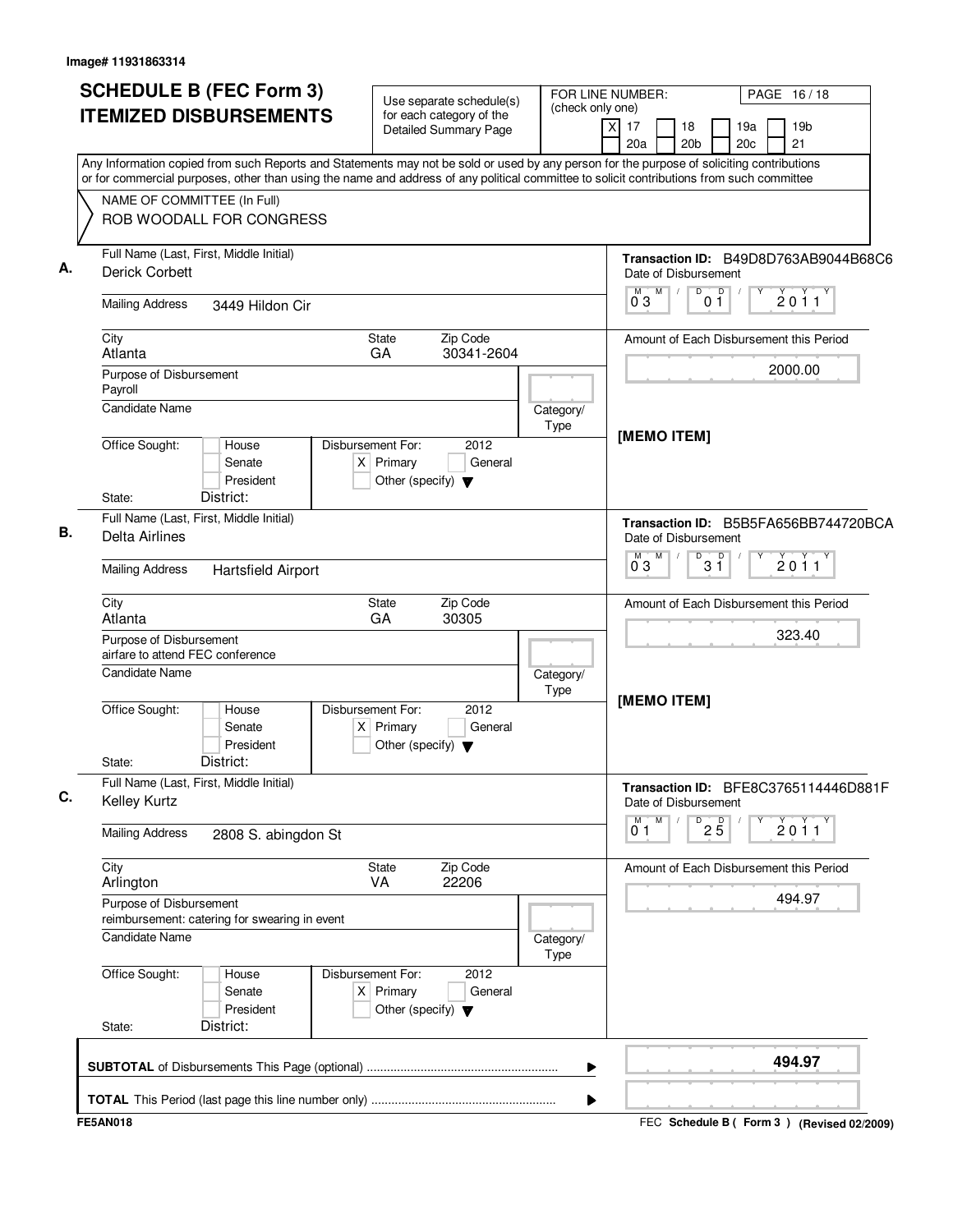| <b>SCHEDULE B (FEC Form 3)</b>                                                                                                                                                                                                                                                         | Use separate schedule(s)                                                                    | FOR LINE NUMBER:         | PAGE 17/18                                                                                  |  |
|----------------------------------------------------------------------------------------------------------------------------------------------------------------------------------------------------------------------------------------------------------------------------------------|---------------------------------------------------------------------------------------------|--------------------------|---------------------------------------------------------------------------------------------|--|
| <b>ITEMIZED DISBURSEMENTS</b>                                                                                                                                                                                                                                                          | for each category of the<br><b>Detailed Summary Page</b>                                    | (check only one)         | $\overline{x}$<br>19 <sub>b</sub><br>17<br>18<br>19a<br>20 <sub>b</sub><br>20c<br>21<br>20a |  |
| Any Information copied from such Reports and Statements may not be sold or used by any person for the purpose of soliciting contributions<br>or for commercial purposes, other than using the name and address of any political committee to solicit contributions from such committee |                                                                                             |                          |                                                                                             |  |
| NAME OF COMMITTEE (In Full)<br>ROB WOODALL FOR CONGRESS                                                                                                                                                                                                                                |                                                                                             |                          |                                                                                             |  |
| Full Name (Last, First, Middle Initial)<br>Costco                                                                                                                                                                                                                                      |                                                                                             |                          | Transaction ID: BA4C5DB32E30B4022854<br>Date of Disbursement                                |  |
| <b>Mailing Address</b><br>1200 South Fern Street                                                                                                                                                                                                                                       |                                                                                             |                          | M<br>D<br>$2\overline{5}$<br>$\sqrt{2}$<br>2011<br>01                                       |  |
| City<br>Arlington                                                                                                                                                                                                                                                                      | Zip Code<br><b>State</b><br>22202<br><b>VA</b>                                              |                          | Amount of Each Disbursement this Period                                                     |  |
| Purpose of Disbursement<br>catering for open house                                                                                                                                                                                                                                     |                                                                                             |                          | 494.97                                                                                      |  |
| <b>Candidate Name</b>                                                                                                                                                                                                                                                                  |                                                                                             | Category/<br><b>Type</b> | [MEMO ITEM]                                                                                 |  |
| Office Sought:<br>House<br>Senate<br>President<br>District:<br>State:                                                                                                                                                                                                                  | Disbursement For:<br>2012<br>$X$ Primary<br>General<br>Other (specify) $\blacktriangledown$ |                          |                                                                                             |  |
| Full Name (Last, First, Middle Initial)<br>Adp, Inc                                                                                                                                                                                                                                    |                                                                                             |                          | Transaction ID: B08C53B79BB014967940<br>Date of Disbursement                                |  |
| <b>Mailing Address</b><br>504 Clinton Center Drive<br><b>Suite 4400</b>                                                                                                                                                                                                                | M<br>$\overline{D}$<br>0 <sup>0</sup><br>м<br>2011<br>$0^{\degree}3$                        |                          |                                                                                             |  |
| City<br>Clinton                                                                                                                                                                                                                                                                        | Zip Code<br>State<br><b>MS</b><br>39056                                                     |                          | Amount of Each Disbursement this Period                                                     |  |
| Purpose of Disbursement<br>payroll                                                                                                                                                                                                                                                     |                                                                                             |                          | 2954.91                                                                                     |  |
| <b>Candidate Name</b>                                                                                                                                                                                                                                                                  |                                                                                             | Category/<br>Type        |                                                                                             |  |
| Office Sought:<br>House<br>Senate<br>President<br>District:<br>State:                                                                                                                                                                                                                  | 2012<br>Disbursement For:<br>$X$ Primary<br>General<br>Other (specify) $\blacktriangledown$ |                          |                                                                                             |  |
| Full Name (Last, First, Middle Initial)<br><b>Allison Corbett</b>                                                                                                                                                                                                                      |                                                                                             |                          | Transaction ID: BE49A34CDEAEF4464A90<br>Date of Disbursement                                |  |
| <b>Mailing Address</b><br>3449 Hildon Circle                                                                                                                                                                                                                                           |                                                                                             |                          | M<br>D<br>0 <sup>0</sup><br>Y<br>$0^{M}$ 3<br>$\sqrt{ }$<br>2011                            |  |
| City<br>Atlanta                                                                                                                                                                                                                                                                        | Zip Code<br>State<br>30341-2604<br>GA                                                       |                          | Amount of Each Disbursement this Period                                                     |  |
| Purpose of Disbursement<br>Payroll                                                                                                                                                                                                                                                     |                                                                                             |                          | 1500.00                                                                                     |  |
| <b>Candidate Name</b>                                                                                                                                                                                                                                                                  |                                                                                             | Category/<br>Type        | [MEMO ITEM]                                                                                 |  |
| Office Sought:<br>House<br>Senate<br>President<br>District:<br>State:                                                                                                                                                                                                                  | 2012<br>Disbursement For:<br>$X$ Primary<br>General<br>Other (specify) $\blacktriangledown$ |                          |                                                                                             |  |
|                                                                                                                                                                                                                                                                                        |                                                                                             |                          | 2954.91                                                                                     |  |
|                                                                                                                                                                                                                                                                                        |                                                                                             | ▶                        |                                                                                             |  |